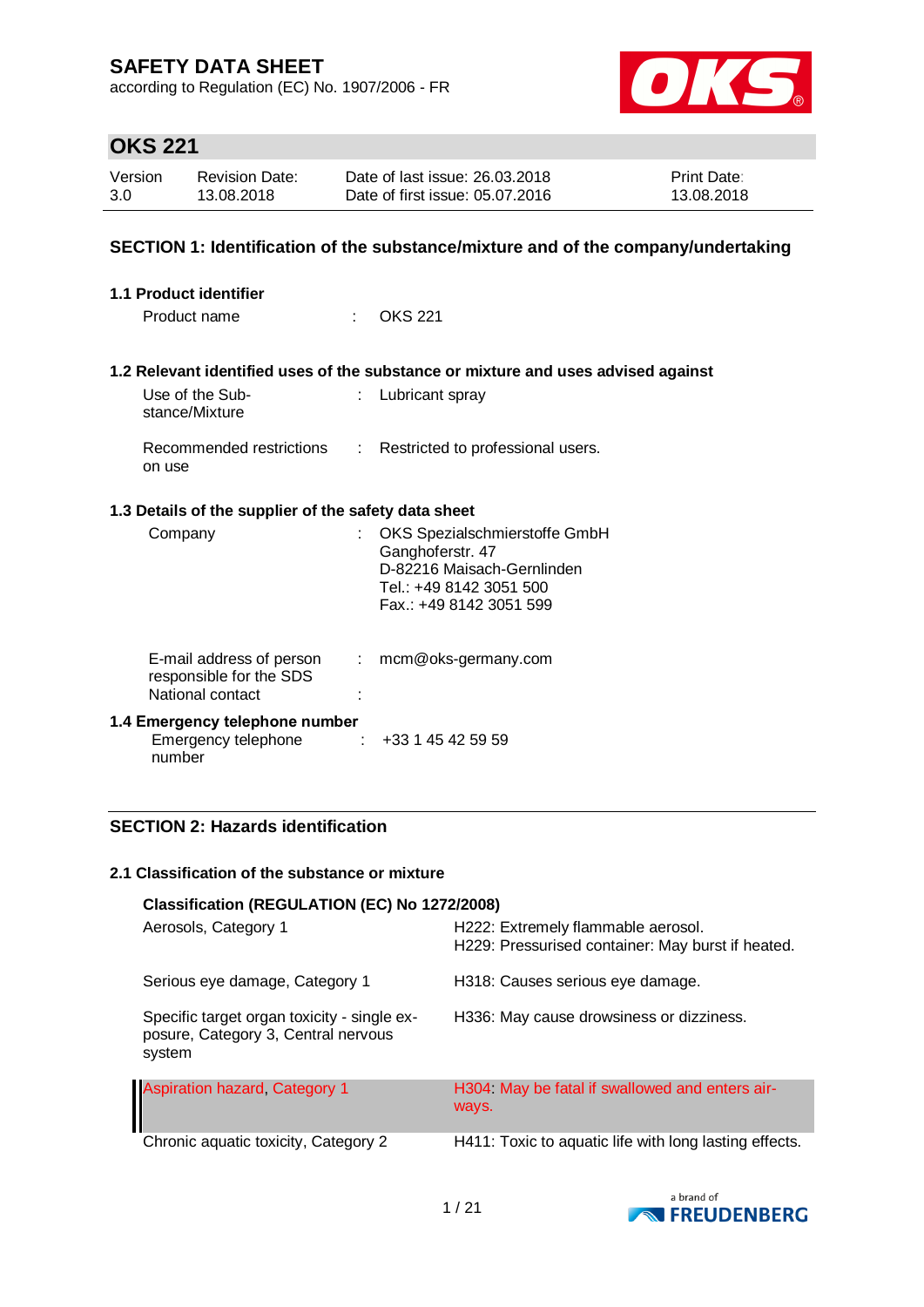according to Regulation (EC) No. 1907/2006 - FR



## **OKS 221**

| Version | <b>Revision Date:</b> | Date of last issue: 26.03.2018  | <b>Print Date:</b> |
|---------|-----------------------|---------------------------------|--------------------|
| 3.0     | 13.08.2018            | Date of first issue: 05.07.2016 | 13.08.2018         |
|         |                       |                                 |                    |

#### **2.2 Label elements**

| Labelling (REGULATION (EC) No 1272/2008) |                                  |                                                                                                                                                                                       |  |  |
|------------------------------------------|----------------------------------|---------------------------------------------------------------------------------------------------------------------------------------------------------------------------------------|--|--|
| Hazard pictograms                        |                                  |                                                                                                                                                                                       |  |  |
| Signal word<br>÷                         | Danger                           |                                                                                                                                                                                       |  |  |
| <b>Hazard statements</b><br>t            | H222<br>H <sub>229</sub><br>H304 | Extremely flammable aerosol.<br>Pressurised container: May burst if heated.<br>May be fatal if swallowed and enters air-<br>ways.                                                     |  |  |
|                                          | H318<br>H336<br>H411             | Causes serious eye damage.<br>May cause drowsiness or dizziness.<br>Toxic to aquatic life with long lasting effects.                                                                  |  |  |
| Supplemental Hazard<br><b>Statements</b> | <b>EUH066</b>                    | Repeated exposure may cause skin dry-<br>ness or cracking.                                                                                                                            |  |  |
| Precautionary statements                 | <b>Prevention:</b>               |                                                                                                                                                                                       |  |  |
|                                          | P <sub>210</sub>                 | Keep away from heat, hot surfaces, sparks,<br>open flames and other ignition sources. No<br>smoking.                                                                                  |  |  |
|                                          | P211                             | Do not spray on an open flame or other<br>ignition source.                                                                                                                            |  |  |
|                                          | P251                             | Do not pierce or burn, even after use.                                                                                                                                                |  |  |
|                                          | P273                             | Avoid release to the environment.                                                                                                                                                     |  |  |
|                                          | P280                             | Wear eye protection/face protection.                                                                                                                                                  |  |  |
|                                          | <b>Response:</b>                 |                                                                                                                                                                                       |  |  |
|                                          | P301 + P310                      | IF SWALLOWED: Immediately call a<br>POISON CENTER/doctor.                                                                                                                             |  |  |
|                                          | P305 + P351 + P338 + P310        | IF IN EYES: Rinse cautiously<br>with water for several minutes. Remove<br>contact lenses, if present and easy to do.<br>Continue rinsing. Immediately call a<br>POISON CENTER/doctor. |  |  |
|                                          | P331<br>P391                     | Do NOT induce vomiting.<br>Collect spillage.                                                                                                                                          |  |  |
|                                          | Storage:                         |                                                                                                                                                                                       |  |  |
|                                          | $P410 + P412$                    | Protect from sunlight. Do not expose to<br>temperatures exceeding 50 °C/ 122 °F.                                                                                                      |  |  |

Hazardous components which must be listed on the label: pentane calcium dihydroxide

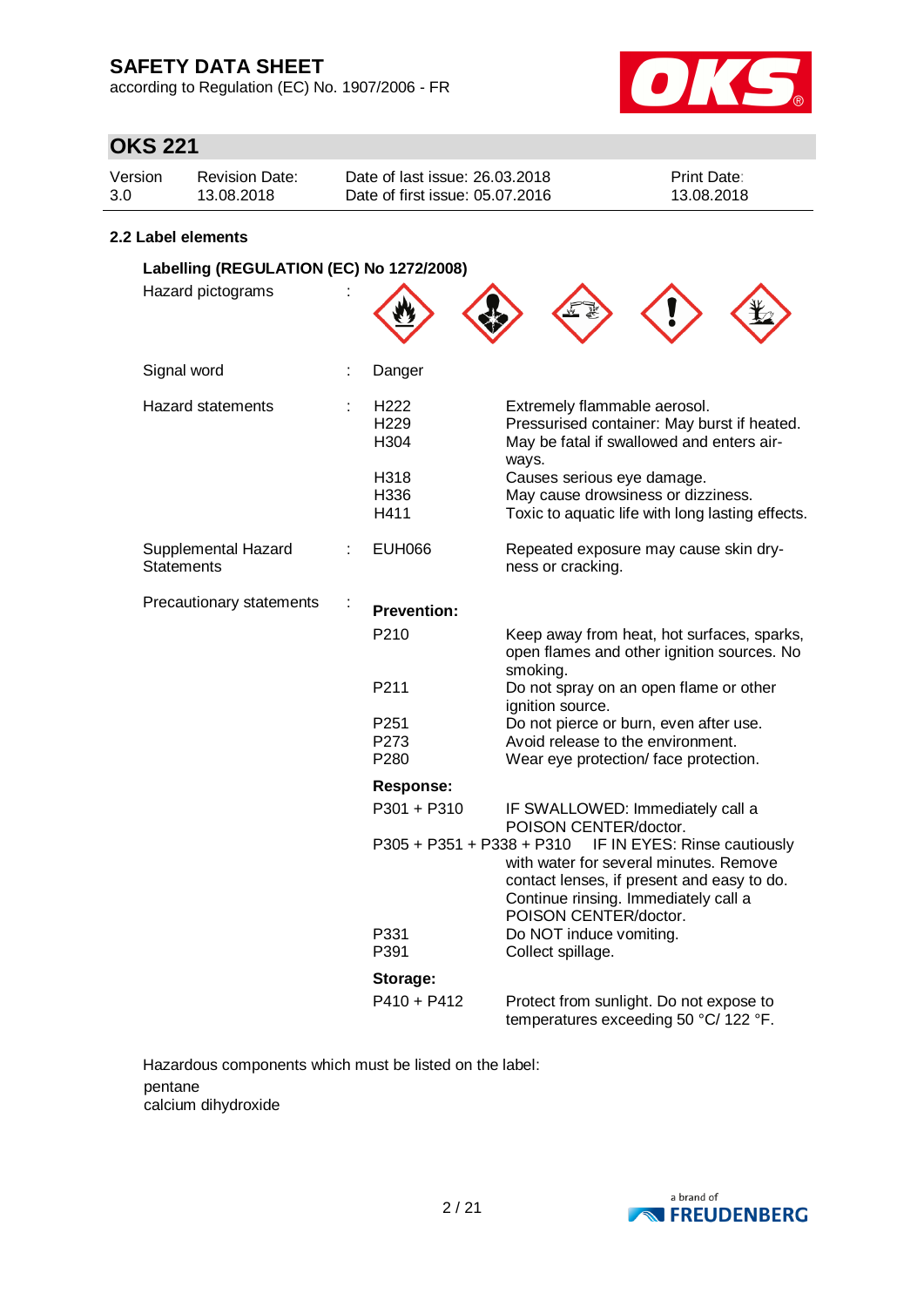according to Regulation (EC) No. 1907/2006 - FR



## **OKS 221**

| Version | <b>Revision Date:</b> | Date of last issue: 26.03.2018  | <b>Print Date:</b> |
|---------|-----------------------|---------------------------------|--------------------|
| 3.0     | 13.08.2018            | Date of first issue: 05.07.2016 | 13.08.2018         |

#### **2.3 Other hazards**

This substance/mixture contains no components considered to be either persistent, bioaccumulative and toxic (PBT), or very persistent and very bioaccumulative (vPvB) at levels of 0.1% or higher.

### **SECTION 3: Composition/information on ingredients**

#### **3.2 Mixtures**

Chemical nature : Active substance with propellant

#### **Hazardous components**

| Chemical name                                | CAS-No.<br>EC-No.<br>Index-No.<br>Registration number                     | Classification                                                                       | Concentration<br>limits<br>M-Factor<br><b>Notes</b> | Concentration<br>(% w/w) |
|----------------------------------------------|---------------------------------------------------------------------------|--------------------------------------------------------------------------------------|-----------------------------------------------------|--------------------------|
| pentane                                      | 109-66-0<br>203-692-4<br>601-006-00-1<br>01-2119459286-30-<br><b>XXXX</b> | Flam. Liq.2; H225<br>STOT SE3; H336<br>Asp. Tox.1; H304<br>Aquatic Chronic2;<br>H411 | Note C                                              | $>= 30 - 50$             |
| propane                                      | 74-98-6<br>200-827-9<br>601-003-00-5<br>01-2119486944-21-<br><b>XXXX</b>  | Flam. Gas1; H220<br>Press. GasCompr.<br>Gas; H280                                    | Note U (table<br>3.1)                               | $>= 10 - 20$             |
| calcium dihydroxide                          | 1305-62-0<br>215-137-3<br>01-2119475151-45-<br><b>XXXX</b>                | Skin Irrit.2; H315<br>Eye Dam.1; H318<br>STOT SE3; H335                              |                                                     | $>= 3 - 10$              |
| isobutane                                    | 75-28-5<br>200-857-2<br>601-004-00-0<br>01-2119485395-27-<br><b>XXXX</b>  | Flam. Gas1; H220<br>Press. GasCompr.<br>Gas; H280                                    | Note U (table<br>3.1), Note C                       | $>= 1 - 10$              |
| Substances with a workplace exposure limit : |                                                                           |                                                                                      |                                                     |                          |
| butane                                       | 106-97-8                                                                  | Flam. Gas1; H220                                                                     |                                                     | $>= 10 - 20$             |

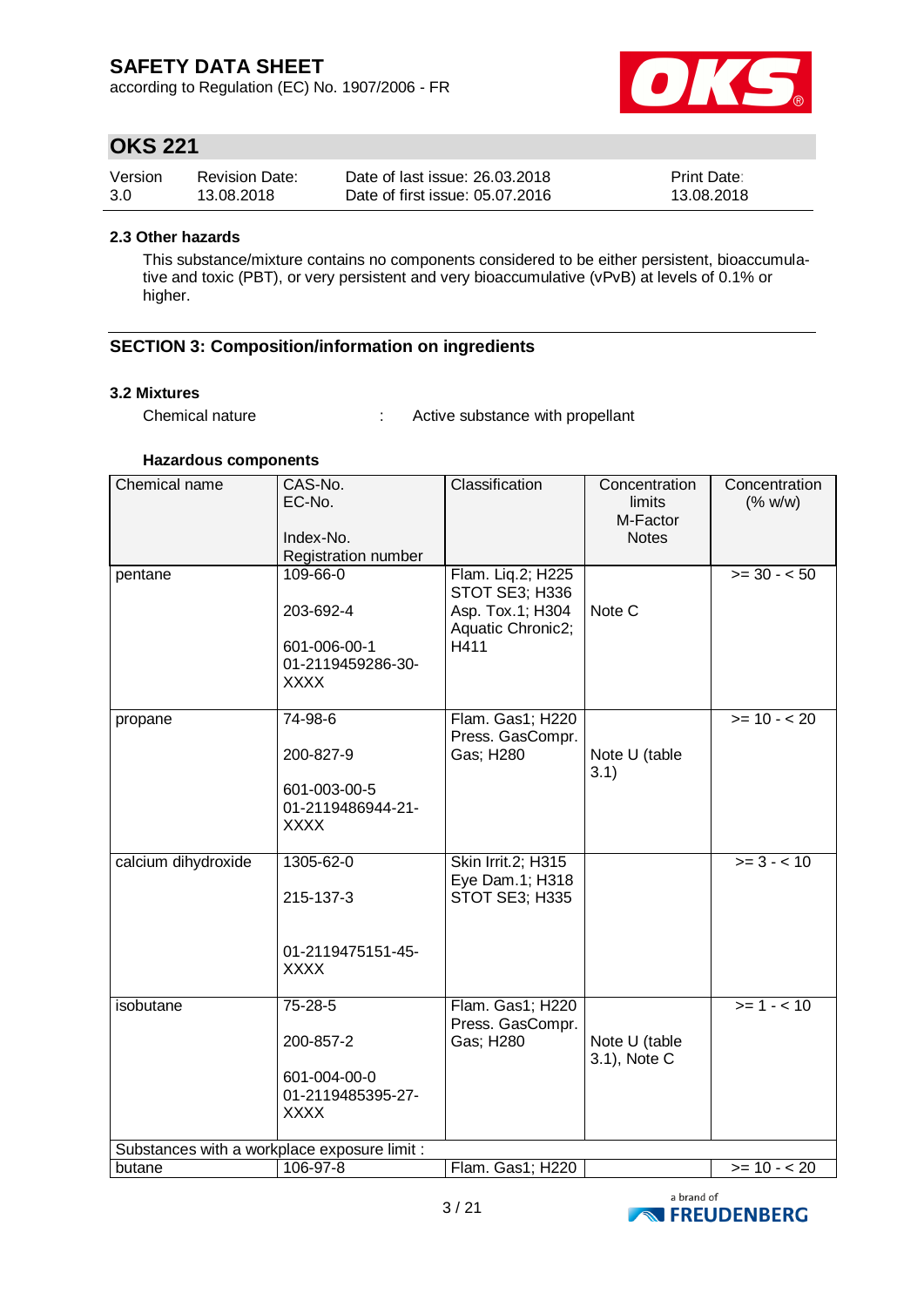according to Regulation (EC) No. 1907/2006 - FR



## **OKS 221**

| Version<br>3.0 | <b>Revision Date:</b><br>13.08.2018 |                           | Date of last issue: 26.03.2018<br>Date of first issue: 05.07.2016 | <b>Print Date:</b><br>13.08.2018 |             |
|----------------|-------------------------------------|---------------------------|-------------------------------------------------------------------|----------------------------------|-------------|
|                |                                     | 203-448-7<br>601-004-00-0 | Press. GasCompr.<br>Gas; H280                                     | Note U (table<br>3.1), Note C    |             |
| Graphite       | 7782-42-5<br>231-955-3              |                           |                                                                   |                                  | $>= 1 - 10$ |

For explanation of abbreviations see section 16.

### **SECTION 4: First aid measures**

#### **4.1 Description of first aid measures**

| If inhaled              | t. | Call a physician or poison control centre immediately.<br>Remove person to fresh air. If signs/symptoms continue, get<br>medical attention.<br>Keep patient warm and at rest.<br>If unconscious, place in recovery position and seek medical<br>advice.<br>Keep respiratory tract clear.<br>If breathing is irregular or stopped, administer artificial respira-<br>tion. |
|-------------------------|----|---------------------------------------------------------------------------------------------------------------------------------------------------------------------------------------------------------------------------------------------------------------------------------------------------------------------------------------------------------------------------|
| In case of skin contact |    | Take off all contaminated clothing immediately.<br>Get medical attention immediately if irritation develops and<br>persists.<br>Wash clothing before reuse.<br>Thoroughly clean shoes before reuse.<br>Wash skin thoroughly with soap and water or use recognized<br>skin cleanser.                                                                                       |
| In case of eye contact  |    | Rinse immediately with plenty of water, also under the eyelids,<br>for at least 10 minutes.<br>If easy to do, remove contact lens, if worn.<br>Get medical attention immediately.                                                                                                                                                                                         |
| If swallowed            |    | Move the victim to fresh air.<br>If accidentally swallowed obtain immediate medical attention.<br>Keep respiratory tract clear.<br>Do NOT induce vomiting.<br>Rinse mouth with water.<br>Aspiration hazard if swallowed - can enter lungs and cause<br>damage.                                                                                                            |

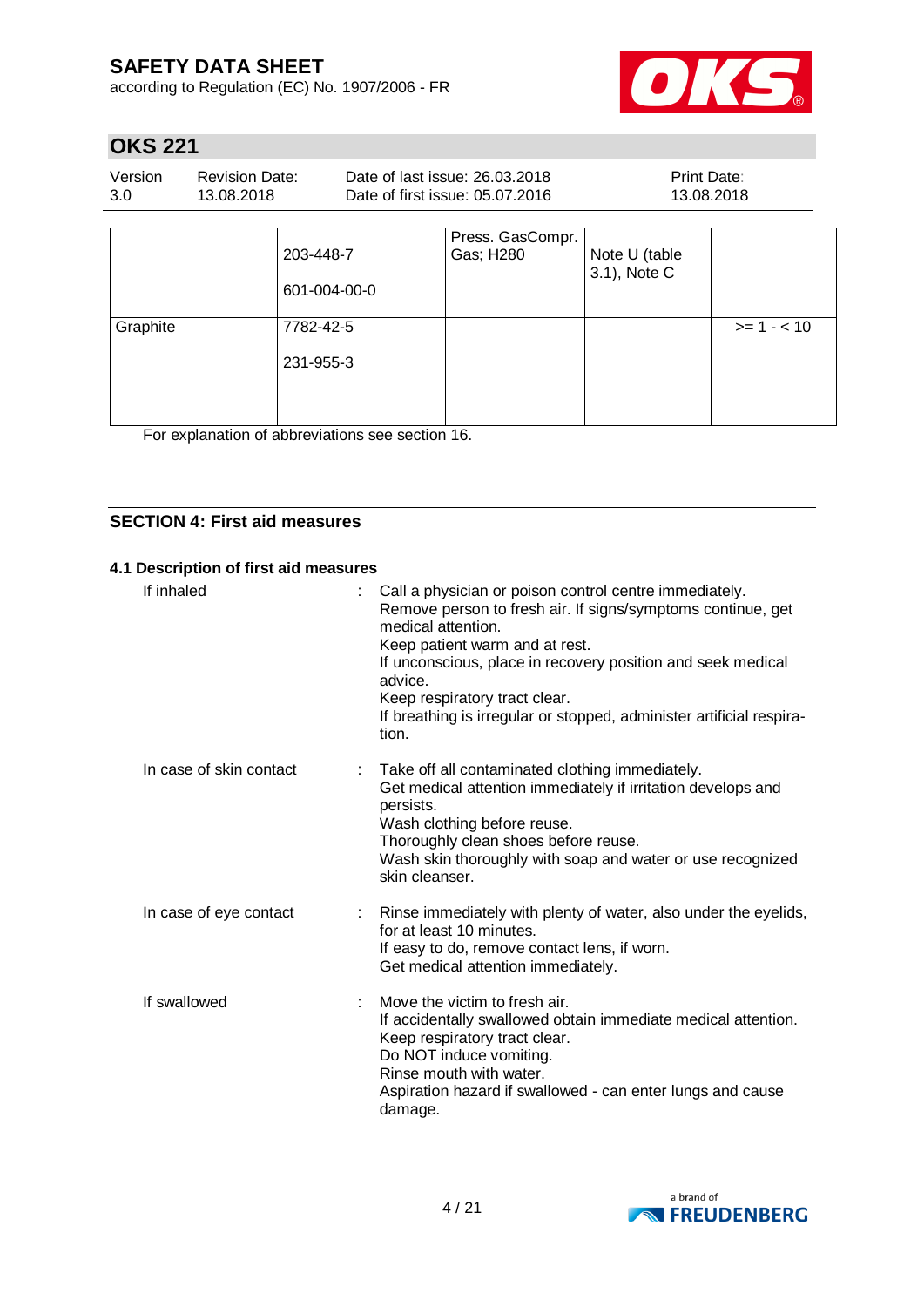according to Regulation (EC) No. 1907/2006 - FR



## **OKS 221**

| Version | <b>Revision Date:</b> | Date of last issue: 26.03.2018  | <b>Print Date:</b> |
|---------|-----------------------|---------------------------------|--------------------|
| 3.0     | 13.08.2018            | Date of first issue: 05.07.2016 | 13.08.2018         |

### **4.2 Most important symptoms and effects, both acute and delayed**

| Symptoms     | Inhalation may provoke the following symptoms:<br><b>Unconsciousness</b><br><b>Dizziness</b><br><b>Drowsiness</b><br>Headache<br>Nausea<br><b>Tiredness</b><br>Skin contact may provoke the following symptoms:<br>Erythema |  |
|--------------|-----------------------------------------------------------------------------------------------------------------------------------------------------------------------------------------------------------------------------|--|
|              | Aspiration may cause pulmonary oedema and pneumonitis.                                                                                                                                                                      |  |
| <b>Risks</b> | Central nervous system depression<br>Can be absorbed through skin.<br>Risk of product entering the lungs on vomiting after ingestion.<br>Health injuries may be delayed.                                                    |  |

### **4.3 Indication of any immediate medical attention and special treatment needed**

Treatment : Treat symptomatically.

| <b>SECTION 5: Firefighting measures</b>                   |                |                                                                                                                                                                                                                                                                  |  |  |
|-----------------------------------------------------------|----------------|------------------------------------------------------------------------------------------------------------------------------------------------------------------------------------------------------------------------------------------------------------------|--|--|
| 5.1 Extinguishing media                                   |                |                                                                                                                                                                                                                                                                  |  |  |
| Suitable extinguishing media : ABC powder                 |                |                                                                                                                                                                                                                                                                  |  |  |
| Unsuitable extinguishing<br>media                         | $\mathbb{R}^n$ | High volume water jet                                                                                                                                                                                                                                            |  |  |
| 5.2 Special hazards arising from the substance or mixture |                |                                                                                                                                                                                                                                                                  |  |  |
| Specific hazards during fire-<br>fighting                 |                | Fire may cause evolution of:<br>Carbon oxides<br>Metal oxides<br>Sulphur oxides                                                                                                                                                                                  |  |  |
|                                                           |                | Fire Hazard<br>Do not let product enter drains.<br>Contains gas under pressure; may explode if heated.<br>Beware of vapours accumulating to form explosive concentra-<br>tions. Vapours can accumulate in low areas.                                             |  |  |
| 5.3 Advice for firefighters                               |                |                                                                                                                                                                                                                                                                  |  |  |
| Special protective equipment :<br>for firefighters        |                | In the event of fire, wear self-contained breathing apparatus.<br>Use personal protective equipment. In the case of respirable<br>dust and/or fumes, use self-contained breathing apparatus.<br>Exposure to decomposition products may be a hazard to<br>health. |  |  |

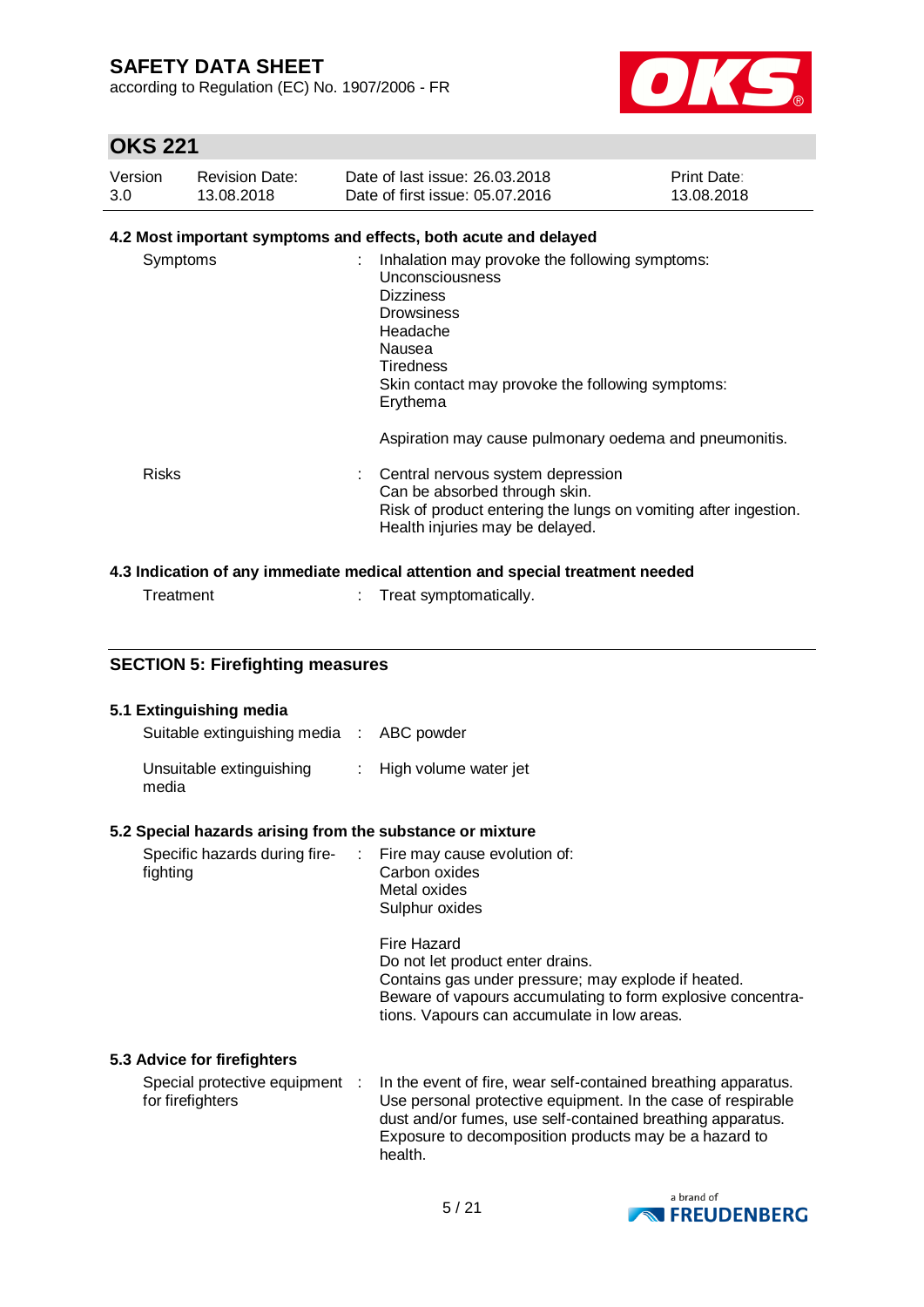according to Regulation (EC) No. 1907/2006 - FR



# **OKS 221**

| <b>Revision Date:</b> |                     | Date of last issue: 26.03.2018                                                                                                                                                             |  |  |  |
|-----------------------|---------------------|--------------------------------------------------------------------------------------------------------------------------------------------------------------------------------------------|--|--|--|
| Version               |                     | Print Date:                                                                                                                                                                                |  |  |  |
| 13.08.2018            |                     | Date of first issue: 05.07.2016                                                                                                                                                            |  |  |  |
| 3.0                   |                     | 13.08.2018                                                                                                                                                                                 |  |  |  |
|                       | Further information | Standard procedure for chemical fires.<br>Collect contaminated fire extinguishing water separately. This<br>must not be discharged into drains.<br>Cool containers/tanks with water spray. |  |  |  |

### **SECTION 6: Accidental release measures**

|                                                          | 6.1 Personal precautions, protective equipment and emergency procedures                                                                                                                                                                                                                                                                                        |
|----------------------------------------------------------|----------------------------------------------------------------------------------------------------------------------------------------------------------------------------------------------------------------------------------------------------------------------------------------------------------------------------------------------------------------|
| Personal precautions                                     | : Evacuate personnel to safe areas.<br>Ensure adequate ventilation.<br>Remove all sources of ignition.<br>Do not breathe vapours or spray mist.<br>Do not breathe dust/ fume/ gas/ mist/ vapours/ spray.<br>Refer to protective measures listed in sections 7 and 8.<br>Only qualified personnel equipped with suitable protective<br>equipment may intervene. |
| <b>6.2 Environmental precautions</b>                     |                                                                                                                                                                                                                                                                                                                                                                |
| Environmental precautions                                | Do not allow contact with soil, surface or ground water.<br>Prevent further leakage or spillage if safe to do so.<br>If the product contaminates rivers and lakes or drains inform<br>respective authorities.                                                                                                                                                  |
| 6.3 Methods and material for containment and cleaning up |                                                                                                                                                                                                                                                                                                                                                                |
| Methods for cleaning up                                  | Contain spillage, and then collect with non-combustible ab-<br>sorbent material, (e.g. sand, earth, diatomaceous earth, ver-<br>miculite) and place in container for disposal according to local<br>/ national regulations (see section 13).<br>Keep in suitable, closed containers for disposal.<br>Non-sparking tools should be used.                        |

#### **6.4 Reference to other sections**

For personal protection see section 8.

### **SECTION 7: Handling and storage**

#### **7.1 Precautions for safe handling**

| Advice on safe handling | : Do not use in areas without adequate ventilation.            |
|-------------------------|----------------------------------------------------------------|
|                         | Do not breathe vapours or spray mist.                          |
|                         | In case of insufficient ventilation, wear suitable respiratory |
|                         | equipment.                                                     |
|                         | Avoid contact with skin and eyes.                              |
|                         | For personal protection see section 8.                         |
|                         | Keep away from fire, sparks and heated surfaces.               |
|                         | Smoking, eating and drinking should be prohibited in the ap-   |

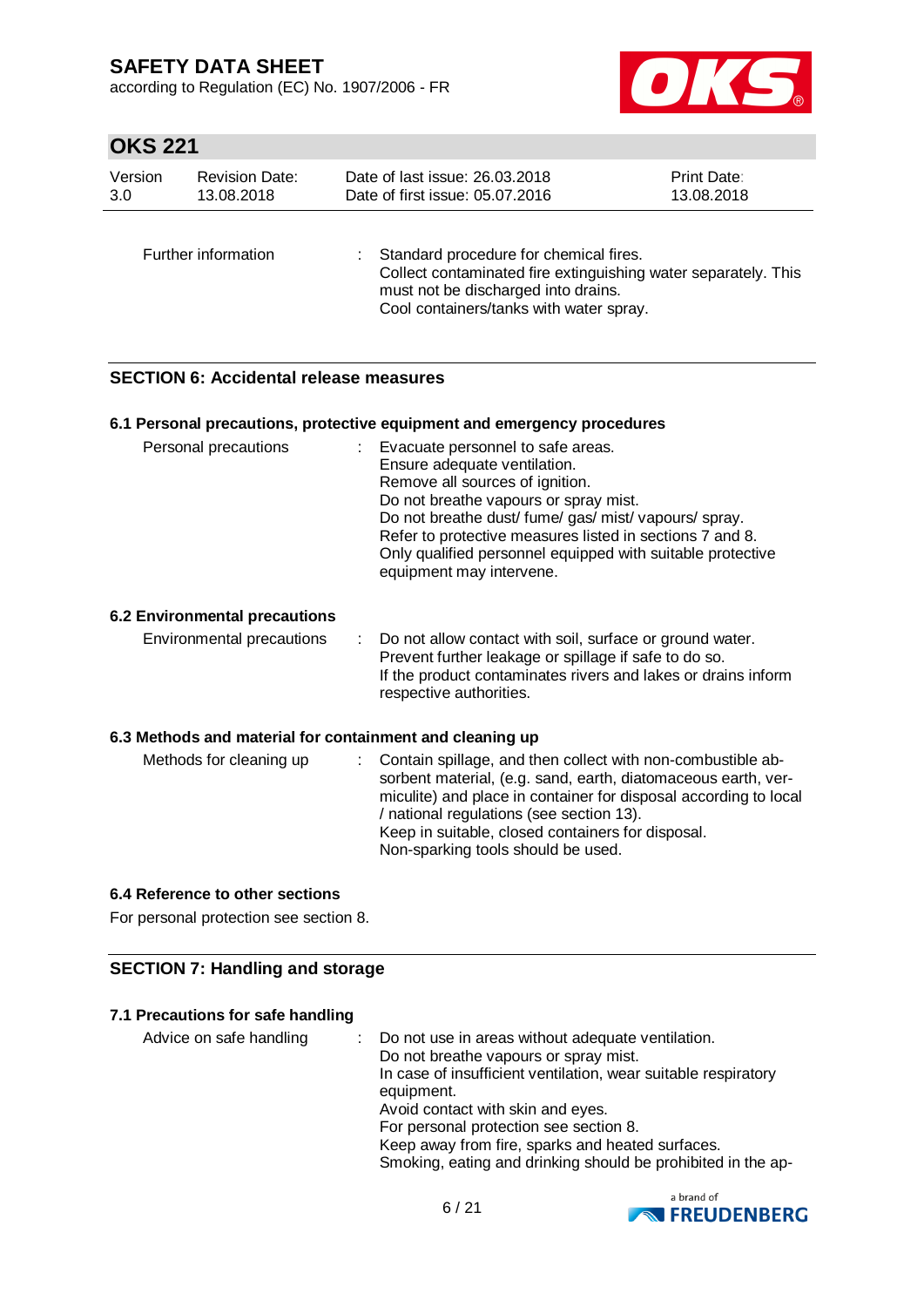according to Regulation (EC) No. 1907/2006 - FR



# **OKS 221**

| Version<br>3.0 | <b>Revision Date:</b><br>13.08.2018              | Date of last issue: 26.03.2018<br>Date of first issue: 05.07.2016                                                                                                                                                                                                                                                                                                                                                                                                                           | Print Date:<br>13.08.2018 |
|----------------|--------------------------------------------------|---------------------------------------------------------------------------------------------------------------------------------------------------------------------------------------------------------------------------------------------------------------------------------------------------------------------------------------------------------------------------------------------------------------------------------------------------------------------------------------------|---------------------------|
|                |                                                  | plication area.<br>Wash hands and face before breaks and immediately after<br>handling the product.<br>Do not get in eyes or mouth or on skin.<br>Do not get on skin or clothing.<br>Do not ingest.<br>Do not use sparking tools.<br>These safety instructions also apply to empty packaging which<br>may still contain product residues.<br>Pressurized container: protect from sunlight and do not ex-<br>pose to temperatures exceeding 50 °C. Do not pierce or burn,<br>even after use. |                           |
|                | Hygiene measures                                 | Wash face, hands and any exposed skin thoroughly after<br>handling.                                                                                                                                                                                                                                                                                                                                                                                                                         |                           |
|                | Requirements for storage<br>areas and containers | 7.2 Conditions for safe storage, including any incompatibilities<br>BEWARE: Aerosol is pressurized. Keep away from direct sun<br>$\mathbb{Z}^{\mathbb{Z}}$<br>exposure and temperatures over 50 °C. Do not open by force<br>or throw into fire even after use. Do not spray on flames or<br>red-hot objects. Store in accordance with the particular na-<br>tional regulations.                                                                                                             |                           |
|                | 7.3 Specific end use(s)<br>Specific use(s)       | Consult the technical guidelines for the use of this sub-<br>stance/mixture.                                                                                                                                                                                                                                                                                                                                                                                                                |                           |

### **SECTION 8: Exposure controls/personal protection**

### **8.1 Control parameters**

### **Occupational Exposure Limits**

| Components          | CAS-No.                                                                          | Value type (Form<br>of exposure) | Control parameters  | <b>Basis</b>       |  |
|---------------------|----------------------------------------------------------------------------------|----------------------------------|---------------------|--------------------|--|
| pentane             | 109-66-0                                                                         | <b>TWA</b>                       | 1.000 ppm           | 2006/15/EC         |  |
|                     |                                                                                  |                                  | 3.000 mg/m3         | (2006-02-09)       |  |
| Further information | Indicative                                                                       |                                  |                     |                    |  |
|                     |                                                                                  | <b>VME</b>                       | 1.000 ppm           | FR VLE             |  |
|                     |                                                                                  |                                  | 3.000 mg/m3         | $(2012 - 07 - 01)$ |  |
| Further information | Regulatory binding exposure limits                                               |                                  |                     |                    |  |
| butane              | 106-97-8                                                                         | <b>VME</b>                       | 800 ppm             | FR VLE             |  |
|                     |                                                                                  |                                  | 1.900 mg/m3         | (2005-02-01)       |  |
| Further information | Indicative exposure limits                                                       |                                  |                     |                    |  |
| calcium dihydrox-   | 1305-62-0                                                                        | TWA                              | $5 \,\mathrm{mg/m}$ | 91/322/EEC         |  |
| ide                 |                                                                                  |                                  |                     | (1991-07-05)       |  |
| Further information | Indicative, Existing scientific data on health effects appear to be particularly |                                  |                     |                    |  |
|                     | limited, In the Annex to Directive 91/322/EEC, the references to acetic acid,    |                                  |                     |                    |  |
|                     | calcium dihydroxide, lithium hydride and nitrogen monoxide are deleted with      |                                  |                     |                    |  |

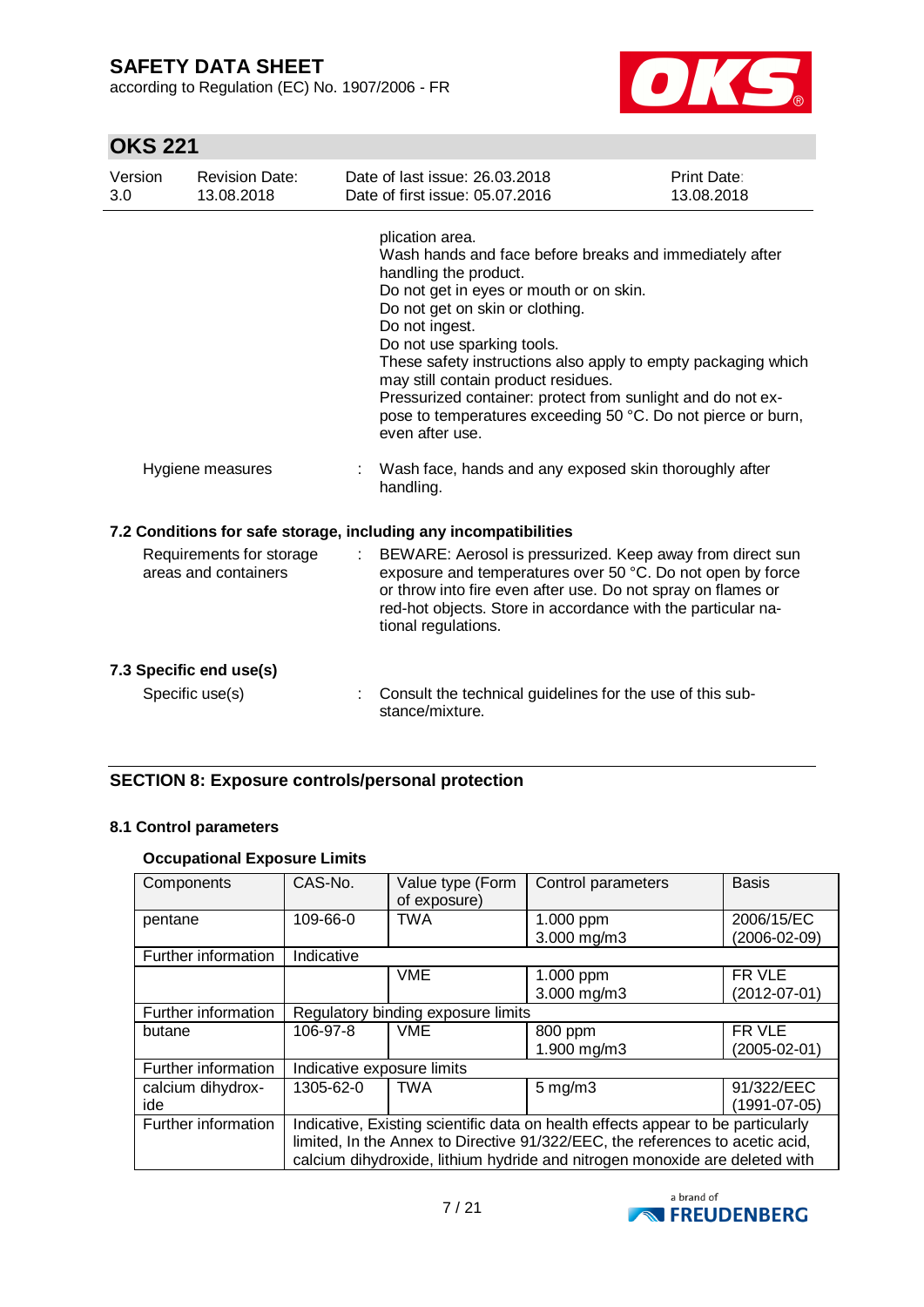according to Regulation (EC) No. 1907/2006 - FR



## **OKS 221**

| Version | <b>Revision Date:</b> | Date of last issue: 26,03,2018  | <b>Print Date:</b> |
|---------|-----------------------|---------------------------------|--------------------|
| 3.0     | 13.08.2018            | Date of first issue: 05.07.2016 | 13.08.2018         |

|                     | effect from 21 August 2018 |                                     |              |                                   |  |
|---------------------|----------------------------|-------------------------------------|--------------|-----------------------------------|--|
|                     |                            | <b>VME</b>                          | $5$ mg/m $3$ | FR VLE<br>$(2007 - 12 - 01)$      |  |
| Further information | Indicative exposure limits |                                     |              |                                   |  |
|                     |                            | <b>TWA (Respirable</b><br>fraction) | 1 $mg/m3$    | 2017/164/EU<br>$(2017 - 02 - 01)$ |  |
| Further information | Indicative                 |                                     |              |                                   |  |
|                     |                            | STEL (Respira-<br>ble fraction)     | $4$ mg/m $3$ | 2017/164/EU<br>$(2017-02-01)$     |  |
| Further information | Indicative                 |                                     |              |                                   |  |
| Graphite            | 7782-42-5                  | <b>VME</b> (Alveolar<br>fraction)   | $2$ mg/m $3$ | FR VLE<br>$(2007 - 12 - 01)$      |  |
| Further information | Indicative exposure limits |                                     |              |                                   |  |

#### **Derived No Effect Level (DNEL) according to Regulation (EC) No. 1907/2006:**

| Substance name                                             | End Use        | Exposure routes | Potential health ef-<br>fects | Value                 |
|------------------------------------------------------------|----------------|-----------------|-------------------------------|-----------------------|
| Benzene, mono-C10-<br>13-alkyl derivs., distn.<br>residues | <b>Workers</b> | Inhalation      | Long-term systemic<br>effects | $3,2$ mg/m $3$        |
|                                                            | <b>Workers</b> | Skin contact    | Long-term systemic<br>effects | $4,3$ mg/kg<br>bw/day |
| calcium dihydroxide                                        | <b>Workers</b> | Inhalation      | Long-term local ef-<br>fects  | 1 $mg/m3$             |
|                                                            | Workers        | Inhalation      | Acute local effects           | $4$ mg/m $3$          |

### **Predicted No Effect Concentration (PNEC) according to Regulation (EC) No. 1907/2006:**

| Substance name                                         | <b>Environmental Compartment</b>                          | Value         |
|--------------------------------------------------------|-----------------------------------------------------------|---------------|
| Benzene, mono-C10-13-alkyl<br>derivs., distn. residues | Fresh water                                               | $0,001$ mg/l  |
|                                                        | Intermittent use/release                                  | $0,001$ mg/l  |
|                                                        | Marine water                                              | $0$ mg/l      |
|                                                        | Microbiological Activity in Sewage Treat-<br>ment Systems | $2$ mg/l      |
|                                                        | Fresh water sediment                                      | 1,65 mg/kg    |
|                                                        | Marine sediment                                           | $0,165$ mg/kg |
|                                                        | Soil                                                      | 0,329 mg/kg   |
| calcium dihydroxide                                    | Fresh water                                               | $0,49$ mg/l   |
|                                                        | Marine water                                              | $0,32$ mg/l   |
|                                                        | Intermittent use/release                                  | $0,49$ mg/l   |
|                                                        | Microbiological Activity in Sewage Treat-<br>ment Systems | $3$ mg/l      |
|                                                        | Soil                                                      | 1080 mg/kg    |

#### **8.2 Exposure controls**

#### **Engineering measures**

Use only in an area equipped with explosion proof exhaust ventilation. Handle only in a place equipped with local exhaust (or other appropriate exhaust).

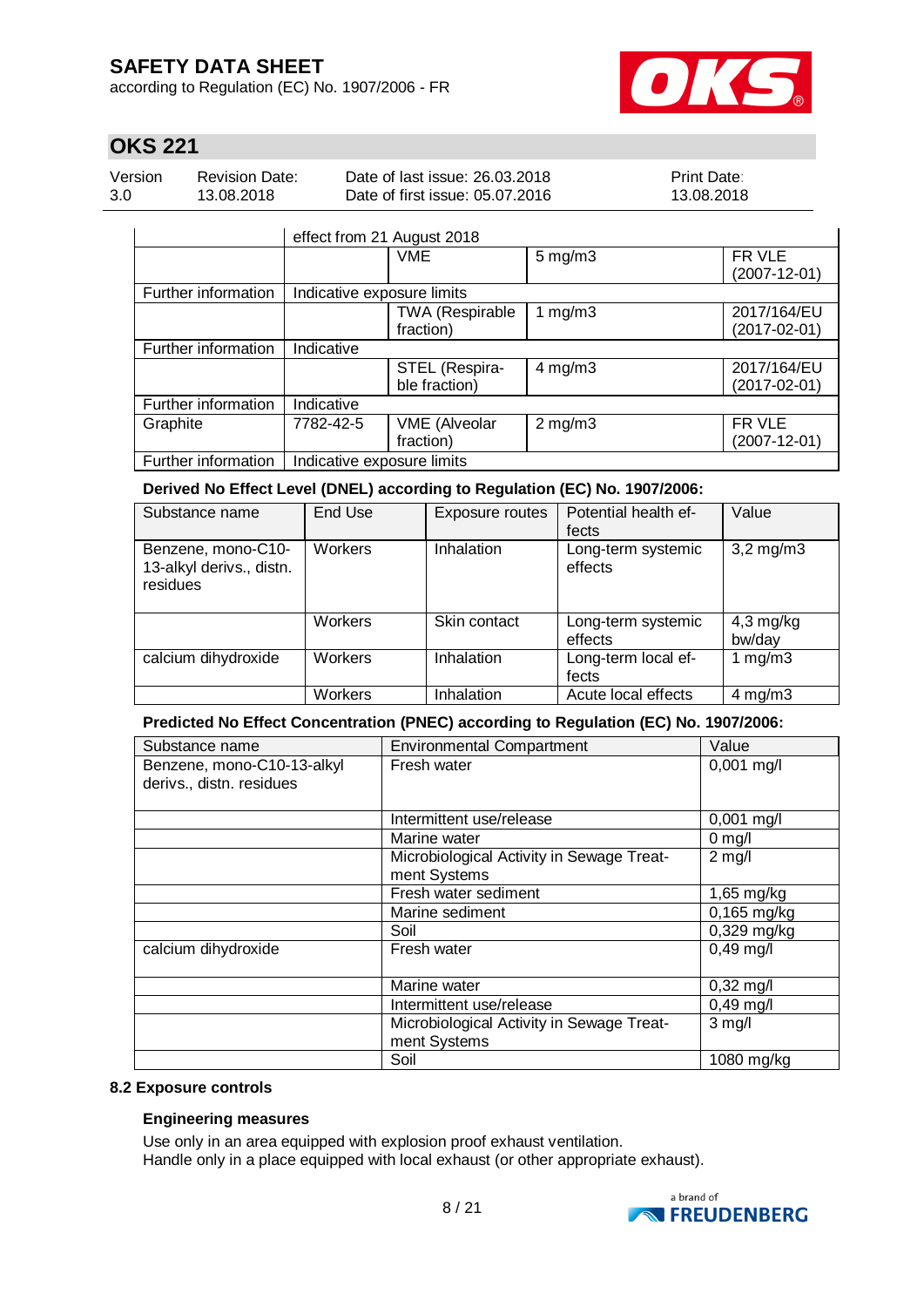according to Regulation (EC) No. 1907/2006 - FR



## **OKS 221**

| Version                |             | <b>Revision Date:</b>                                                                                                                                                                 | Date of last issue: 26.03.2018                                                                                                                                                                                                                                                                                                        | <b>Print Date:</b> |  |  |
|------------------------|-------------|---------------------------------------------------------------------------------------------------------------------------------------------------------------------------------------|---------------------------------------------------------------------------------------------------------------------------------------------------------------------------------------------------------------------------------------------------------------------------------------------------------------------------------------|--------------------|--|--|
| 3.0                    |             | 13.08.2018                                                                                                                                                                            | Date of first issue: 05.07.2016                                                                                                                                                                                                                                                                                                       | 13.08.2018         |  |  |
|                        |             | Personal protective equipment                                                                                                                                                         |                                                                                                                                                                                                                                                                                                                                       |                    |  |  |
|                        |             | Eye protection                                                                                                                                                                        | Safety glasses with side-shields conforming to EN166                                                                                                                                                                                                                                                                                  |                    |  |  |
|                        | Material    | Hand protection<br>Protective index                                                                                                                                                   | Fluorinated rubber<br>Class 1                                                                                                                                                                                                                                                                                                         |                    |  |  |
|                        |             | Remarks                                                                                                                                                                               | Wear protective gloves. The selected protective gloves have<br>to satisfy the specifications of EU Directive 89/686/EEC and<br>the standard EN 374 derived from it. The break through time<br>depends amongst other things on the material, the thickness<br>and the type of glove and therefore has to be measured for<br>each case. |                    |  |  |
| Respiratory protection |             | Use respiratory protection unless adequate local exhaust<br>ventilation is provided or exposure assessment demonstrates<br>that exposures are within recommended exposure guidelines. |                                                                                                                                                                                                                                                                                                                                       |                    |  |  |
|                        | Filter type |                                                                                                                                                                                       | Recommended Filter type:                                                                                                                                                                                                                                                                                                              |                    |  |  |
|                        |             |                                                                                                                                                                                       | Organic gas and low boiling vapour type (AX)                                                                                                                                                                                                                                                                                          |                    |  |  |
|                        |             | Protective measures                                                                                                                                                                   | The type of protective equipment must be selected according<br>to the concentration and amount of the dangerous substance<br>at the specific workplace.<br>Choose body protection in relation to its type, to the concen-<br>tration and amount of dangerous substances, and to the spe-<br>cific work-place.                         |                    |  |  |

### **SECTION 9: Physical and chemical properties**

#### **9.1 Information on basic physical and chemical properties**

| Appearance                  |    | aerosol                  |
|-----------------------------|----|--------------------------|
| Colour                      | ٠  | black                    |
| Odour                       | ۰. | characteristic           |
| Odour Threshold             | t. | No data available        |
|                             |    |                          |
| рH                          | ÷  | Not applicable           |
| Melting point/range         | t. | No data available        |
| Boiling point/boiling range |    | : -161 °C<br>(1.013 hPa) |

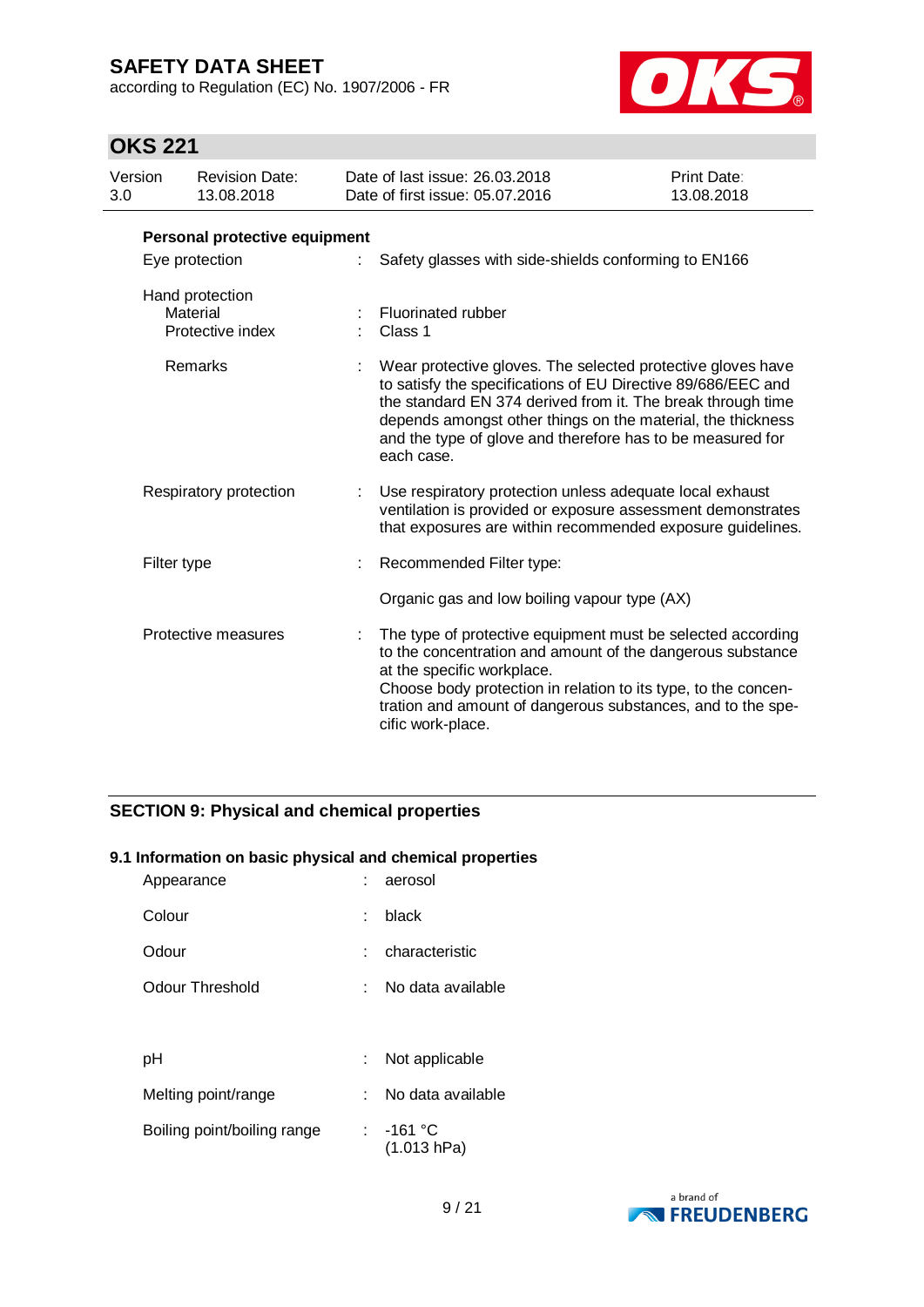according to Regulation (EC) No. 1907/2006 - FR



# **OKS 221**

| Version<br>3.0 |                       | <b>Revision Date:</b><br>13.08.2018 |   | Date of last issue: 26.03.2018<br>Date of first issue: 05.07.2016 | Print Date:<br>13.08.2018 |
|----------------|-----------------------|-------------------------------------|---|-------------------------------------------------------------------|---------------------------|
|                | Flash point           |                                     |   | $-60 °C$<br>Method: Abel-Pensky                                   |                           |
|                |                       | Evaporation rate                    |   | No data available                                                 |                           |
|                |                       | Flammability (solid, gas)           |   | Extremely flammable aerosol.                                      |                           |
|                |                       | Upper explosion limit               | ÷ | 10,9 %(V)                                                         |                           |
|                |                       | Lower explosion limit               | ÷ | $1,4\%$ (V)                                                       |                           |
|                |                       | Vapour pressure                     |   | 3.700 hPa (20 °C)                                                 |                           |
|                |                       | Relative vapour density             |   | No data available                                                 |                           |
|                | Density               |                                     |   | $0,68$ g/cm3<br>(20 °C)                                           |                           |
|                | <b>Bulk density</b>   |                                     |   | No data available                                                 |                           |
|                | Solubility(ies)       | Water solubility                    |   | insoluble                                                         |                           |
|                |                       | Solubility in other solvents        | ÷ | No data available                                                 |                           |
|                | octanol/water         | Partition coefficient: n-           |   | No data available                                                 |                           |
|                |                       | Auto-ignition temperature           | ÷ | No data available                                                 |                           |
|                |                       | Decomposition temperature           | ÷ | No data available                                                 |                           |
|                | Viscosity             | Viscosity, dynamic                  | ÷ | No data available                                                 |                           |
|                |                       | Viscosity, kinematic                |   | $<$ 20,5 mm2/s (40 °C)                                            |                           |
|                |                       | <b>Explosive properties</b>         |   | Not explosive                                                     |                           |
|                |                       | Oxidizing properties                |   | No data available                                                 |                           |
|                | 9.2 Other information |                                     |   |                                                                   |                           |
|                |                       | Sublimation point                   |   | No data available                                                 |                           |
|                |                       | Metal corrosion rate                |   | Not corrosive to metals                                           |                           |
|                | Self-ignition         |                                     |   | No data available                                                 |                           |

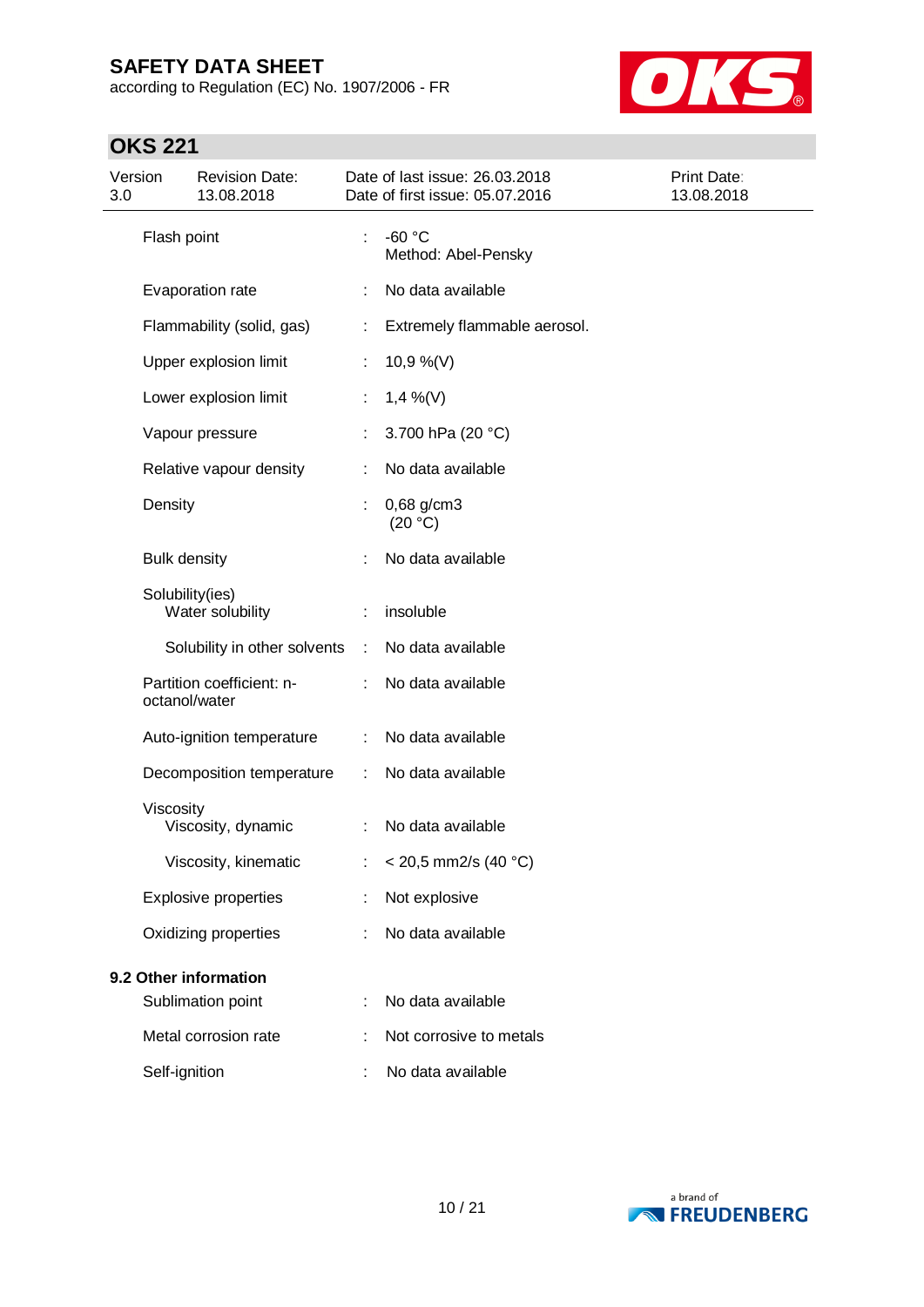according to Regulation (EC) No. 1907/2006 - FR



## **OKS 221**

| Version | <b>Revision Date:</b> | Date of last issue: 26,03,2018  | <b>Print Date:</b> |
|---------|-----------------------|---------------------------------|--------------------|
| 3.0     | 13.08.2018            | Date of first issue: 05.07.2016 | 13.08.2018         |

### **SECTION 10: Stability and reactivity**

#### **10.1 Reactivity**

No hazards to be specially mentioned.

#### **10.2 Chemical stability**

Stable under normal conditions.

#### **10.3 Possibility of hazardous reactions**

Hazardous reactions : No dangerous reaction known under conditions of normal use.

### **10.4 Conditions to avoid**

Conditions to avoid : Heat, flames and sparks.

#### **10.5 Incompatible materials**

Materials to avoid : Oxidizing agents

### **10.6 Hazardous decomposition products**

No decomposition if stored and applied as directed.

### **SECTION 11: Toxicological information**

#### **11.1 Information on toxicological effects**

| <b>Acute toxicity</b>     |                                                                                                                                                                                                                        |
|---------------------------|------------------------------------------------------------------------------------------------------------------------------------------------------------------------------------------------------------------------|
| <b>Product:</b>           |                                                                                                                                                                                                                        |
| Acute oral toxicity       | : Remarks: Effects due to ingestion may include:                                                                                                                                                                       |
|                           | Symptoms: Central nervous system depression                                                                                                                                                                            |
| Acute inhalation toxicity | : Remarks: Respiration of solvent vapour may cause dizziness.                                                                                                                                                          |
|                           | Symptoms: Inhalation may provoke the following symptoms:,<br>Respiratory disorder, Local irritation, Respiratory disorders,<br>Dizziness, Drowsiness, Vomiting, Fatigue, Vertigo, Central<br>nervous system depression |
| Acute dermal toxicity     | : Remarks: Prolonged or repeated skin contact with liquid may<br>cause defatting resulting in drying, redness and possible blis-<br>tering.                                                                            |
|                           | Symptoms: Skin disorders                                                                                                                                                                                               |
| <b>Components:</b>        |                                                                                                                                                                                                                        |
| calcium dihydroxide:      |                                                                                                                                                                                                                        |
| Acute oral toxicity       | LD50 (Rat, female): $> 2.000$ mg/kg                                                                                                                                                                                    |

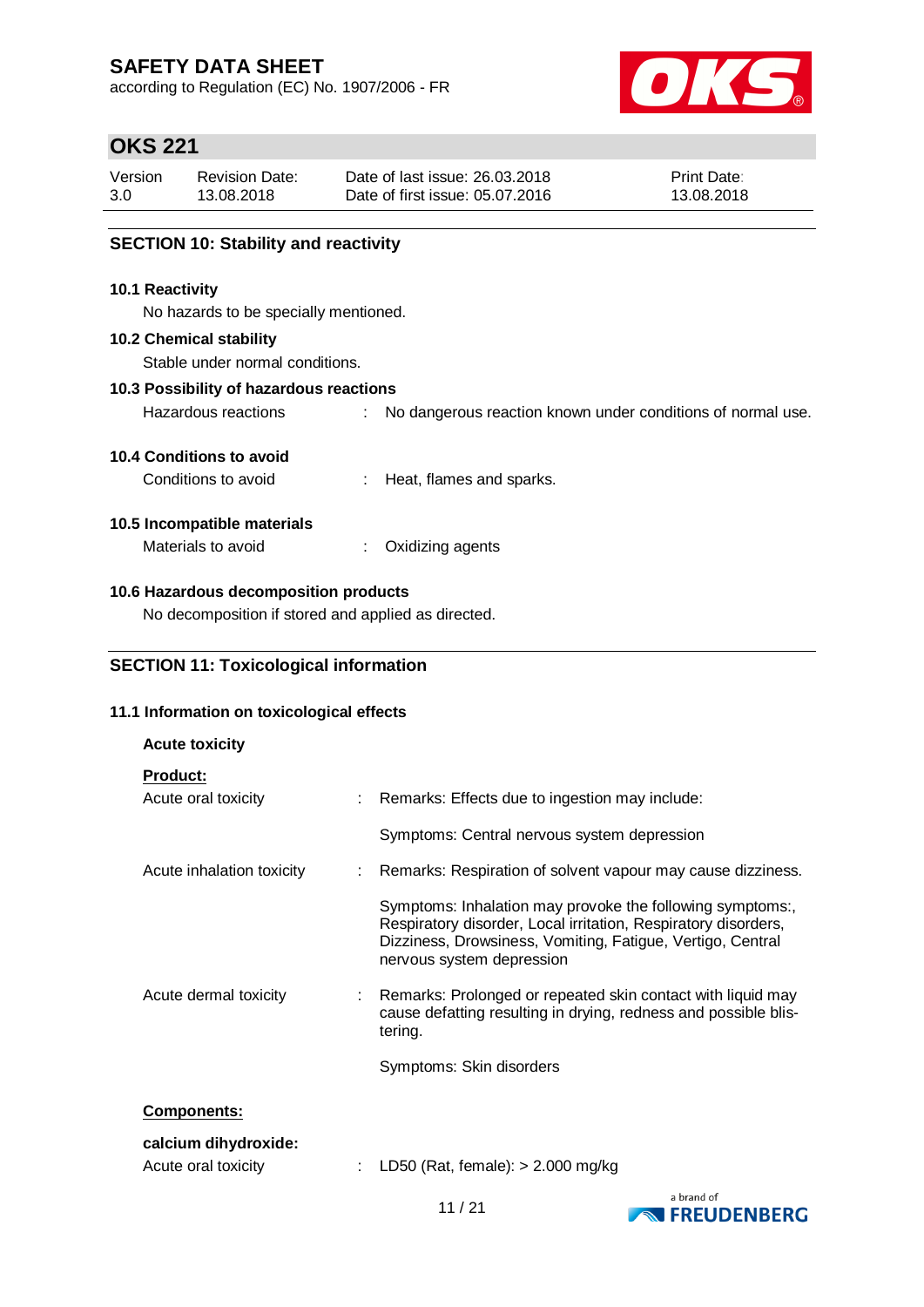according to Regulation (EC) No. 1907/2006 - FR



# $\bigcap$ <sub> $\bigcap$ </sub>  $\bigcap$   $\bigcap$   $\bigcap$   $\bigcap$   $\bigcap$   $\bigcap$   $\bigcap$   $\bigcap$   $\bigcap$   $\bigcap$   $\bigcap$   $\bigcap$   $\bigcap$   $\bigcap$   $\bigcap$   $\bigcap$   $\bigcap$   $\bigcap$   $\bigcap$   $\bigcap$   $\bigcap$   $\bigcap$   $\bigcap$   $\bigcap$   $\bigcap$   $\bigcap$   $\bigcap$   $\bigcap$   $\bigcap$   $\bigcap$   $\bigcap$   $\bigcap$   $\bigcap$   $\bigcap$   $\bigcap$

| OKS 221        |                                                                                                                                              |                                                                                                                                         |                                  |
|----------------|----------------------------------------------------------------------------------------------------------------------------------------------|-----------------------------------------------------------------------------------------------------------------------------------------|----------------------------------|
| Version<br>3.0 | <b>Revision Date:</b><br>13.08.2018                                                                                                          | Date of last issue: 26.03.2018<br>Date of first issue: 05.07.2016                                                                       | <b>Print Date:</b><br>13.08.2018 |
|                |                                                                                                                                              | Method: OECD Test Guideline 425<br>Assessment: The substance or mixture has no acute oral tox-<br>icity                                 |                                  |
|                | Acute dermal toxicity                                                                                                                        | LD50 (Rabbit): > 2.500 mg/kg<br>Method: OECD Test Guideline 402<br>Assessment: The substance or mixture has no acute dermal<br>toxicity |                                  |
| isobutane:     |                                                                                                                                              |                                                                                                                                         |                                  |
|                | Acute inhalation toxicity                                                                                                                    | : LC50 (Rat): 658 mg/l<br>Exposure time: 4 h<br>Test atmosphere: gas                                                                    |                                  |
| butane:        |                                                                                                                                              |                                                                                                                                         |                                  |
|                | Acute inhalation toxicity                                                                                                                    | : $LC50$ (Rat): 658 mg/l<br>Exposure time: 4 h<br>Test atmosphere: gas                                                                  |                                  |
| Product:       | Remarks: This information is not available.<br>Components:<br>calcium dihydroxide:<br>Species: Rabbit                                        |                                                                                                                                         |                                  |
|                | Assessment: Irritating to skin.<br>Method: OECD Test Guideline 404<br>Result: Irritating to skin.                                            |                                                                                                                                         |                                  |
|                | Serious eye damage/eye irritation                                                                                                            |                                                                                                                                         |                                  |
| Product:       | Remarks: Risk of serious damage to eyes.                                                                                                     |                                                                                                                                         |                                  |
|                | <b>Components:</b>                                                                                                                           |                                                                                                                                         |                                  |
|                | calcium dihydroxide:                                                                                                                         |                                                                                                                                         |                                  |
|                | Species: Rabbit<br>Assessment: Risk of serious damage to eyes.<br>Method: OECD Test Guideline 405<br>Result: Risk of serious damage to eyes. |                                                                                                                                         |                                  |
|                |                                                                                                                                              |                                                                                                                                         |                                  |

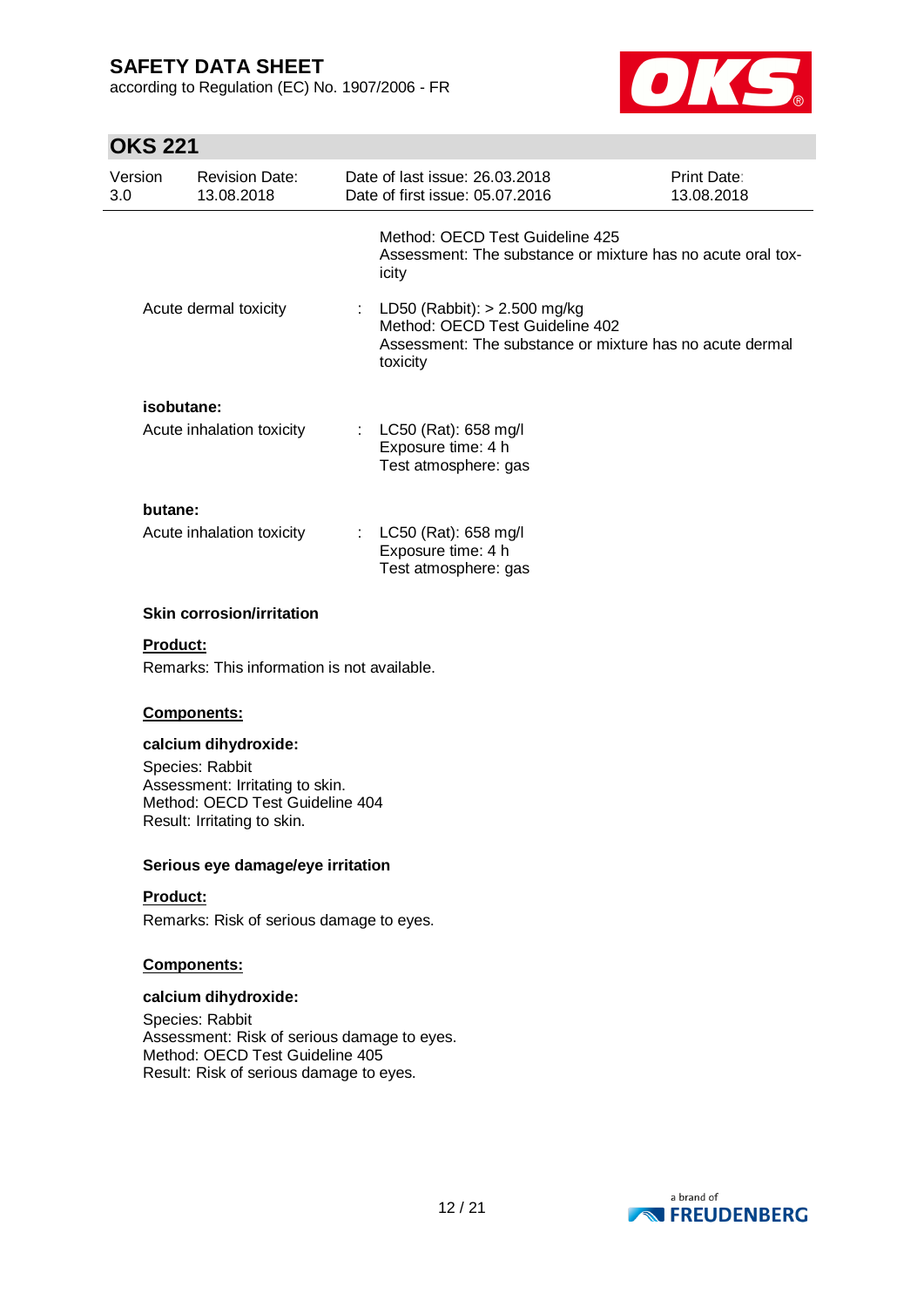according to Regulation (EC) No. 1907/2006 - FR



## **OKS 221**

| Version | <b>Revision Date:</b> | Date of last issue: 26.03.2018  | <b>Print Date:</b> |
|---------|-----------------------|---------------------------------|--------------------|
| 3.0     | 13.08.2018            | Date of first issue: 05.07.2016 | 13.08.2018         |

### **Respiratory or skin sensitisation**

### **Product:**

Remarks: This information is not available.

#### **Components:**

#### **calcium dihydroxide:**

Assessment: Does not cause skin sensitisation. Result: Does not cause skin sensitisation.

### **Germ cell mutagenicity**

### **Product:**

| Genotoxicity in vitro | : Remarks: No data available |
|-----------------------|------------------------------|
|                       |                              |

| Genotoxicity in vivo |  | Remarks: No data available |  |  |  |
|----------------------|--|----------------------------|--|--|--|
|----------------------|--|----------------------------|--|--|--|

#### **Components:**

### **calcium dihydroxide:**

| Genotoxicity in vitro | $:$ Test Type: Ames test<br>Method: OECD Test Guideline 471<br>Result: negative     |
|-----------------------|-------------------------------------------------------------------------------------|
|                       | : Test Type: Chromosome aberration test in vitro<br>Method: OECD Test Guideline 473 |

Result: negative

### **Carcinogenicity**

**Product:** Remarks: No data available

#### **Reproductive toxicity**

| Product:                           |                              |
|------------------------------------|------------------------------|
| Effects on fertility               | : Remarks: No data available |
| Effects on foetal develop-<br>ment | : Remarks: No data available |

#### **STOT - single exposure**

#### **Components:**

#### **pentane:**

Assessment: May cause drowsiness or dizziness.

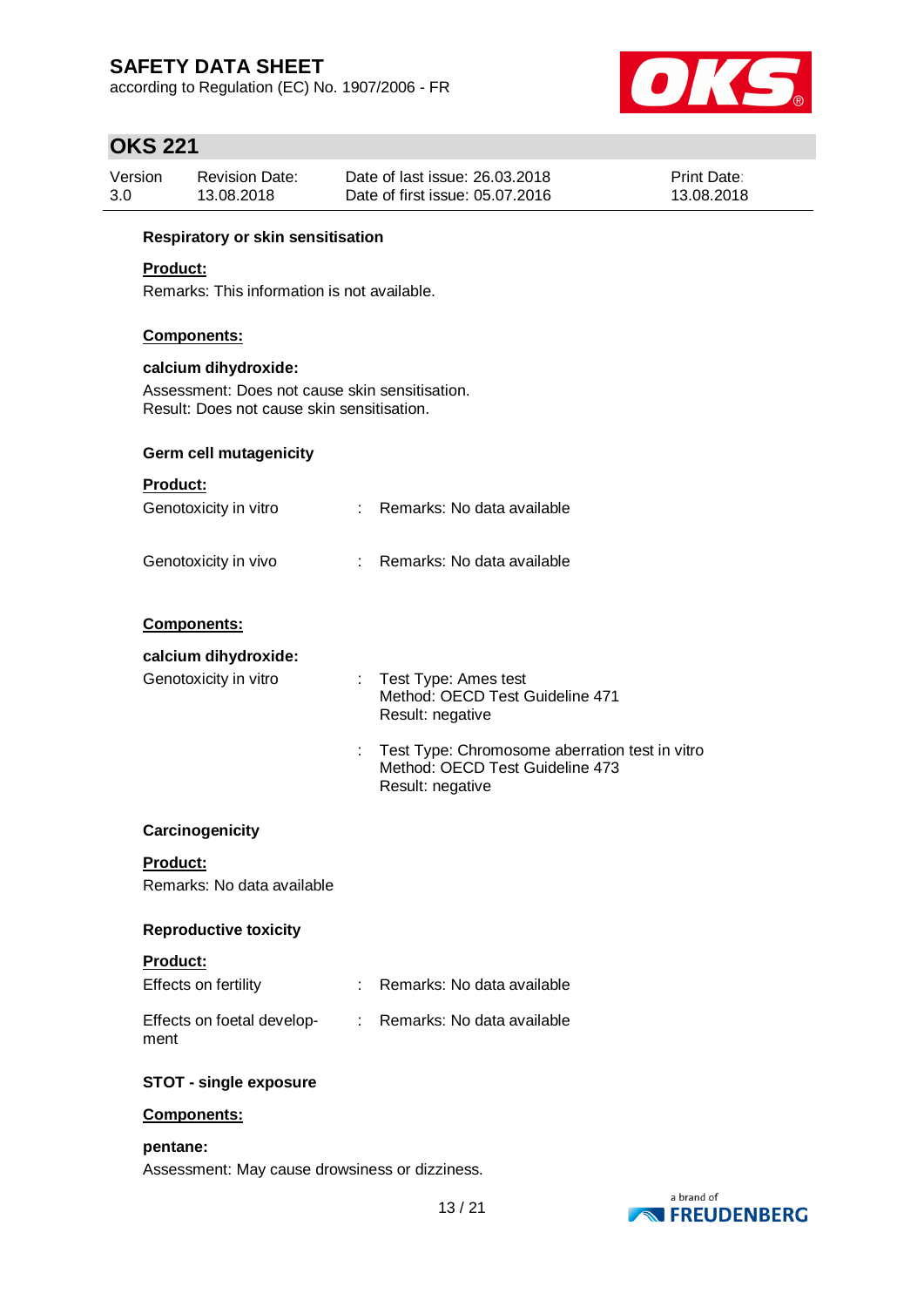according to Regulation (EC) No. 1907/2006 - FR



## **OKS 221**

| Version | Revision Date: | Date of last issue: 26,03,2018  | <b>Print Date:</b> |
|---------|----------------|---------------------------------|--------------------|
| 3.0     | 13.08.2018     | Date of first issue: 05.07.2016 | 13.08.2018         |

### **calcium dihydroxide:**

Assessment: May cause respiratory irritation.

#### **Repeated dose toxicity**

#### **Product:**

Remarks: This information is not available.

#### **Aspiration toxicity**

### **Product:**

May be fatal if swallowed and enters airways.

#### **Components:**

#### **pentane:**

May be fatal if swallowed and enters airways.

#### **Further information**

#### **Product:**

Remarks: Ingestion causes irritation of upper respiratory system and gastrointestinal disturbance.

### **SECTION 12: Ecological information**

#### **12.1 Toxicity**

| <b>Product:</b>                                                                     |   |                                                                                                         |
|-------------------------------------------------------------------------------------|---|---------------------------------------------------------------------------------------------------------|
| Toxicity to fish                                                                    |   | Remarks: Toxic to aquatic organisms, may cause long-term<br>adverse effects in the aquatic environment. |
| Toxicity to daphnia and other : Remarks: No data available<br>aquatic invertebrates |   |                                                                                                         |
| Toxicity to algae                                                                   |   | : Remarks: No data available                                                                            |
| Toxicity to microorganisms                                                          | ÷ | Remarks: No data available                                                                              |

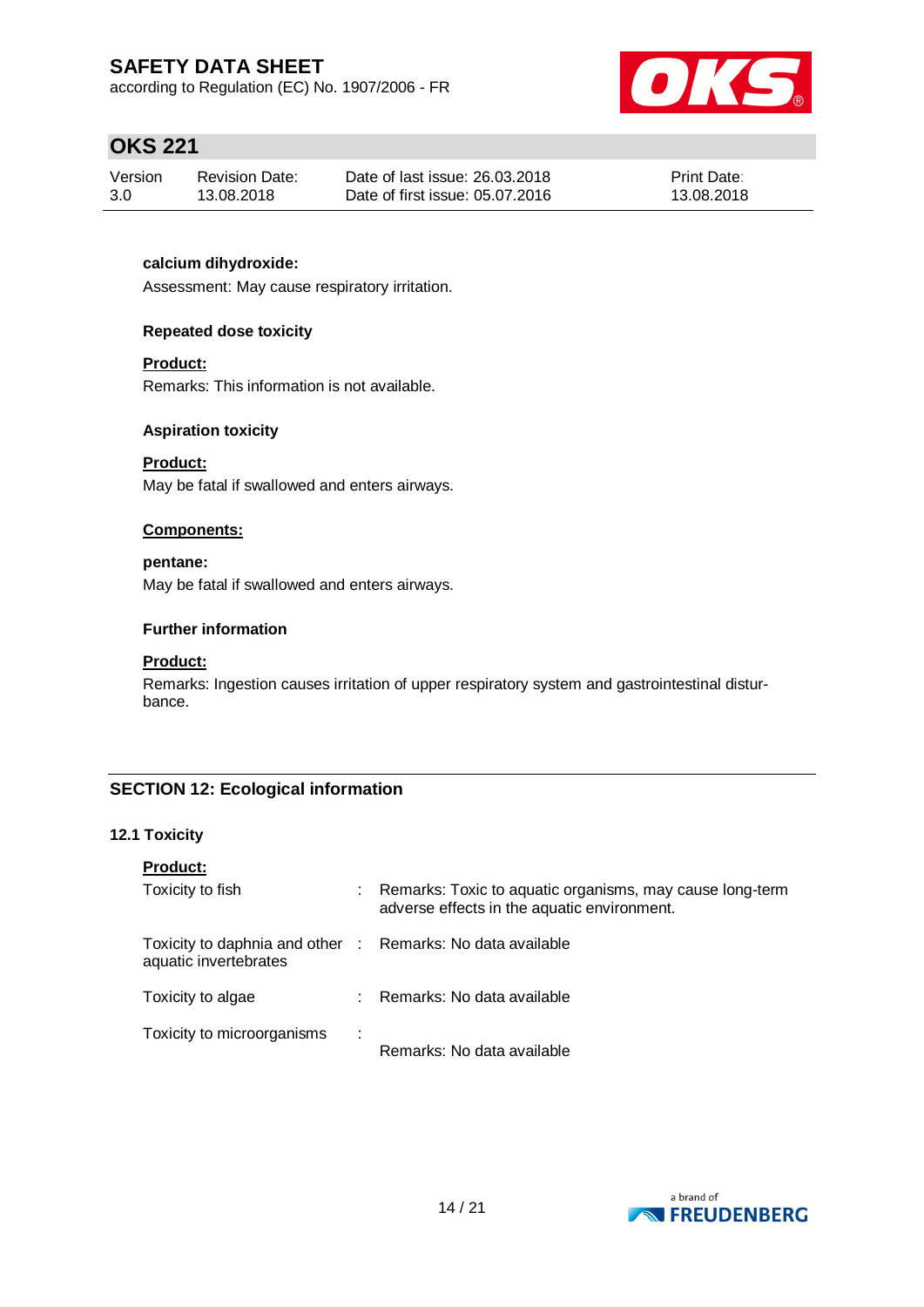according to Regulation (EC) No. 1907/2006 - FR



# **OKS 221**

| Version<br>3.0 |                    | <b>Revision Date:</b><br>13.08.2018                      |   | Date of last issue: 26.03.2018<br>Date of first issue: 05.07.2016                                                                                                                                                       | <b>Print Date:</b><br>13.08.2018 |
|----------------|--------------------|----------------------------------------------------------|---|-------------------------------------------------------------------------------------------------------------------------------------------------------------------------------------------------------------------------|----------------------------------|
|                | <b>Components:</b> |                                                          |   |                                                                                                                                                                                                                         |                                  |
|                | pentane:           |                                                          |   |                                                                                                                                                                                                                         |                                  |
|                |                    | <b>Ecotoxicology Assessment</b>                          |   |                                                                                                                                                                                                                         |                                  |
|                |                    | Chronic aquatic toxicity                                 | ÷ | Harmful to aquatic life with long lasting effects.                                                                                                                                                                      |                                  |
|                |                    | calcium dihydroxide:                                     |   |                                                                                                                                                                                                                         |                                  |
|                | Toxicity to fish   |                                                          |   | LC50 (Oncorhynchus mykiss (rainbow trout)): 50,6 mg/l<br>Exposure time: 96 h                                                                                                                                            |                                  |
|                |                    | Toxicity to daphnia and other :<br>aquatic invertebrates |   | EC50 (Daphnia magna (Water flea)): 49,1 mg/l<br>Exposure time: 48 h<br>Test Type: static test<br>Method: OECD Test Guideline 202<br>GLP: yes                                                                            |                                  |
|                |                    | Toxicity to algae                                        | ÷ | EC50 (Pseudokirchneriella subcapitata (green algae)): 184,57<br>mg/l<br>Exposure time: 72 h<br>Test Type: static test<br>Method: OECD Test Guideline 201<br>GLP: yes                                                    |                                  |
|                |                    | <b>Ecotoxicology Assessment</b>                          |   |                                                                                                                                                                                                                         |                                  |
|                |                    | Acute aquatic toxicity                                   | ÷ | This product has no known ecotoxicological effects.                                                                                                                                                                     |                                  |
|                |                    | Chronic aquatic toxicity                                 | ÷ | This product has no known ecotoxicological effects.                                                                                                                                                                     |                                  |
|                |                    | 12.2 Persistence and degradability                       |   |                                                                                                                                                                                                                         |                                  |
|                | <b>Product:</b>    |                                                          |   |                                                                                                                                                                                                                         |                                  |
|                |                    | Biodegradability                                         |   | Remarks: No data available                                                                                                                                                                                              |                                  |
|                | ty                 |                                                          |   | Physico-chemical removabili- : Remarks: No data available                                                                                                                                                               |                                  |
|                | Components:        |                                                          |   |                                                                                                                                                                                                                         |                                  |
|                |                    | calcium dihydroxide:<br>Biodegradability                 |   | Remarks: The methods for determining the biological degra-<br>dability are not applicable to inorganic substances.                                                                                                      |                                  |
|                |                    | 12.3 Bioaccumulative potential                           |   |                                                                                                                                                                                                                         |                                  |
|                | Product:           | Bioaccumulation                                          |   | Remarks: This mixture contains no substance considered to<br>be persistent, bioaccumulating and toxic (PBT).<br>This mixture contains no substance considered to be very<br>persistent and very bioaccumulating (vPvB). |                                  |
|                |                    |                                                          |   |                                                                                                                                                                                                                         | a brand of                       |

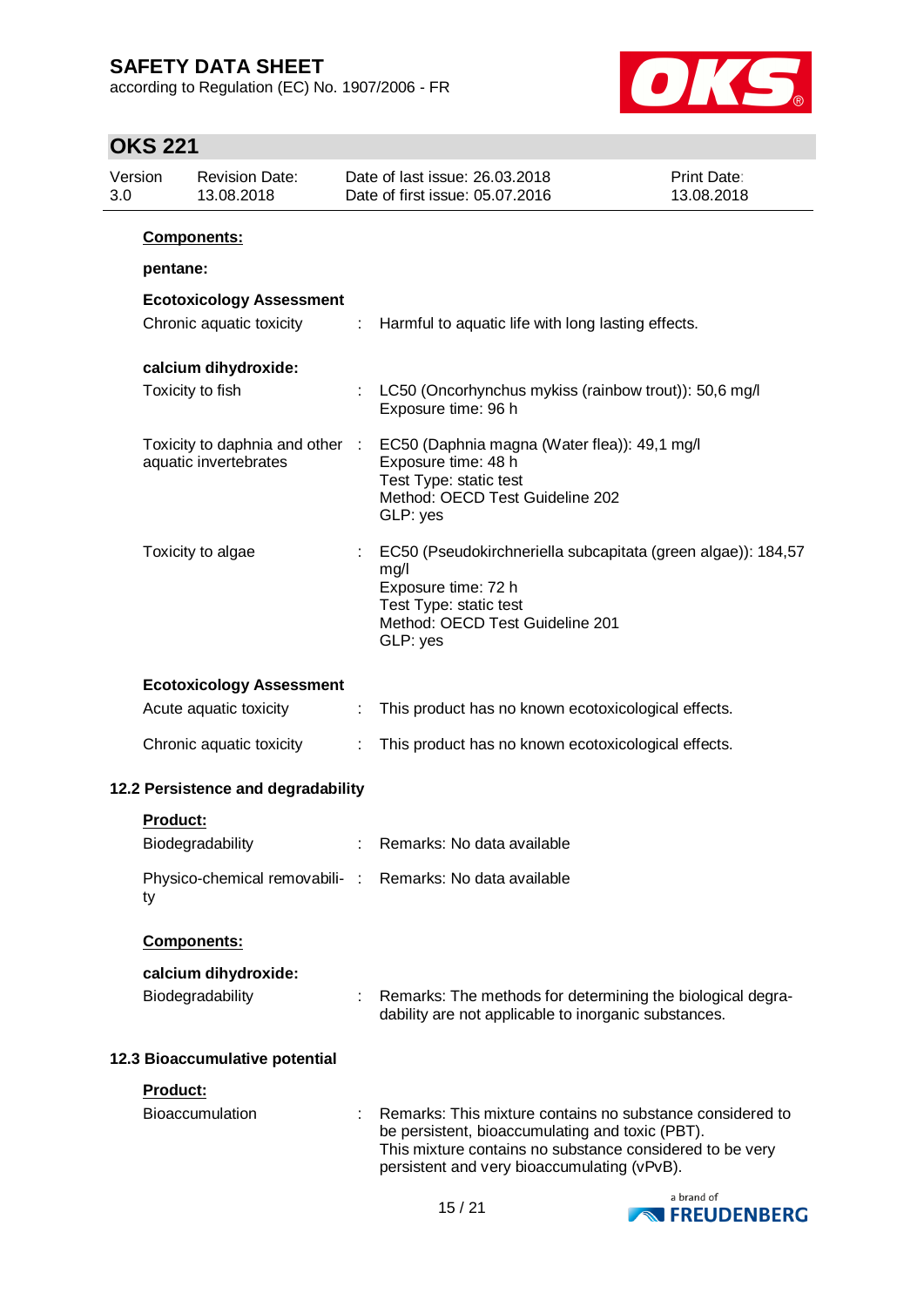according to Regulation (EC) No. 1907/2006 - FR



## **OKS 221**

| Version<br>3.0 | <b>Revision Date:</b><br>13.08.2018                |                | Date of last issue: 26.03.2018<br>Date of first issue: 05.07.2016                                                                                                                                          | <b>Print Date:</b><br>13.08.2018 |
|----------------|----------------------------------------------------|----------------|------------------------------------------------------------------------------------------------------------------------------------------------------------------------------------------------------------|----------------------------------|
|                |                                                    |                |                                                                                                                                                                                                            |                                  |
|                | <b>Components:</b>                                 |                |                                                                                                                                                                                                            |                                  |
| propane:       |                                                    |                |                                                                                                                                                                                                            |                                  |
|                | Partition coefficient: n-<br>octanol/water         | ÷              | log Pow: 2,36                                                                                                                                                                                              |                                  |
|                | isobutane:                                         |                |                                                                                                                                                                                                            |                                  |
|                | Partition coefficient: n-<br>octanol/water         | $\mathbb{R}^n$ | log Pow: 2,88<br>Method: OECD Test Guideline 107                                                                                                                                                           |                                  |
| butane:        |                                                    |                |                                                                                                                                                                                                            |                                  |
|                | Partition coefficient: n-<br>octanol/water         | ÷              | log Pow: 2,89<br>Method: OECD Test Guideline 107                                                                                                                                                           |                                  |
|                | 12.4 Mobility in soil                              |                |                                                                                                                                                                                                            |                                  |
| Product:       |                                                    |                |                                                                                                                                                                                                            |                                  |
| Mobility       |                                                    |                | Remarks: No data available                                                                                                                                                                                 |                                  |
|                | Distribution among environ-<br>mental compartments | ÷              | Remarks: No data available                                                                                                                                                                                 |                                  |
|                | 12.5 Results of PBT and vPvB assessment            |                |                                                                                                                                                                                                            |                                  |
| Product:       |                                                    |                |                                                                                                                                                                                                            |                                  |
|                | Assessment                                         |                | This substance/mixture contains no components considered<br>to be either persistent, bioaccumulative and toxic (PBT), or<br>very persistent and very bioaccumulative (vPvB) at levels of<br>0.1% or higher |                                  |
|                | 12.6 Other adverse effects                         |                |                                                                                                                                                                                                            |                                  |
| Product:       |                                                    |                |                                                                                                                                                                                                            |                                  |
| tion           |                                                    |                | Additional ecological informa-: Toxic to aquatic life with long lasting effects.                                                                                                                           |                                  |
|                |                                                    |                |                                                                                                                                                                                                            |                                  |

### **SECTION 13: Disposal considerations**

### **13.1 Waste treatment methods**

Product : Do not dispose of with domestic refuse. Dispose of as hazardous waste in compliance with local and national regulations.

> Waste codes should be assigned by the user based on the application for which the product was used.

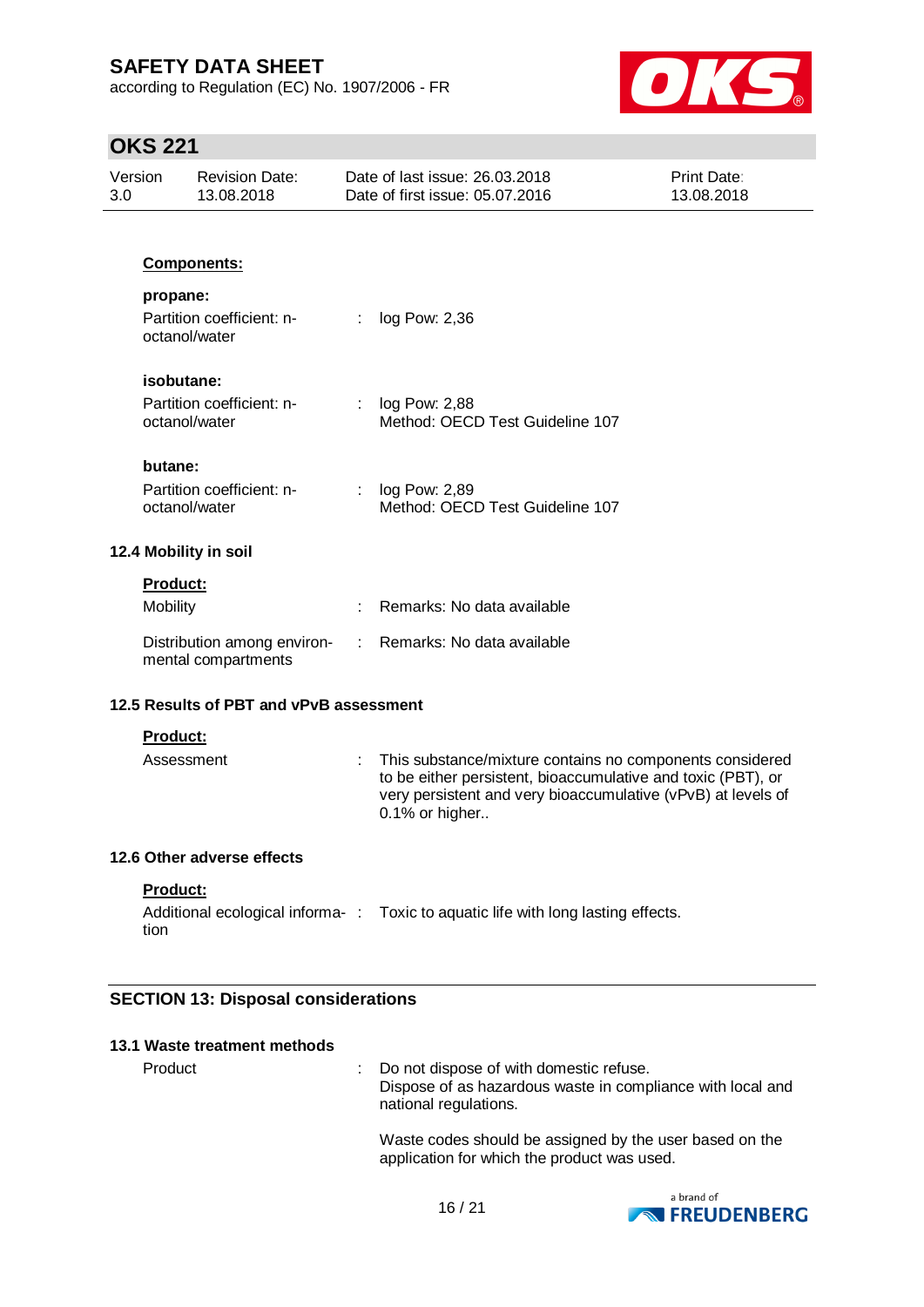according to Regulation (EC) No. 1907/2006 - FR



# **OKS 221**

| Version | <b>Revision Date:</b>  | Date of last issue: 26.03.2018                                                                                                                                                                                                                                         | Print Date: |
|---------|------------------------|------------------------------------------------------------------------------------------------------------------------------------------------------------------------------------------------------------------------------------------------------------------------|-------------|
| 3.0     | 13.08.2018             | Date of first issue: 05.07.2016                                                                                                                                                                                                                                        | 13.08.2018  |
|         | Contaminated packaging | Packaging that is not properly emptied must be disposed of as<br>the unused product.<br>Offer empty spray cans to an established disposal company.<br>Pressurized container: Do not pierce or burn, even after use.<br>The following Waste Codes are only suggestions: |             |

### **SECTION 14: Transport information**

| 14.1 UN number                                                                                 |    |                                                            |
|------------------------------------------------------------------------------------------------|----|------------------------------------------------------------|
| <b>ADR</b>                                                                                     | t. | <b>UN 1950</b>                                             |
| <b>IMDG</b>                                                                                    |    | <b>UN 1950</b>                                             |
| <b>IATA</b>                                                                                    |    | <b>UN 1950</b>                                             |
| 14.2 UN proper shipping name                                                                   |    |                                                            |
| <b>ADR</b>                                                                                     | t. | <b>AEROSOLS</b>                                            |
| <b>IMDG</b>                                                                                    |    | <b>AEROSOLS</b><br>(pentane)                               |
| <b>IATA</b>                                                                                    | t  | Aerosols, flammable                                        |
| 14.3 Transport hazard class(es)                                                                |    |                                                            |
| <b>ADR</b>                                                                                     | ÷. | $\overline{2}$                                             |
| <b>IMDG</b>                                                                                    |    | $\therefore$ 2.1                                           |
| <b>IATA</b>                                                                                    |    | $\therefore$ 2.1                                           |
| 14.4 Packing group                                                                             |    |                                                            |
| <b>ADR</b><br>Packing group<br><b>Classification Code</b><br>Labels<br>Tunnel restriction code |    | Not assigned by regulation<br>5F<br>2.1<br>(D)             |
| <b>IMDG</b><br>Packing group<br>Labels<br><b>EmS Code</b>                                      |    | Not assigned by regulation<br>2.1<br>$F-D, S-U$            |
| <b>IATA (Cargo)</b><br>Packing instruction (cargo<br>aircraft)                                 | t. | 203                                                        |
| Packing instruction (LQ)<br>Packing group<br>Labels                                            |    | Y203<br>Not assigned by regulation<br><b>Flammable Gas</b> |
| <b>IATA (Passenger)</b><br>Packing instruction (passen-                                        |    | 203                                                        |

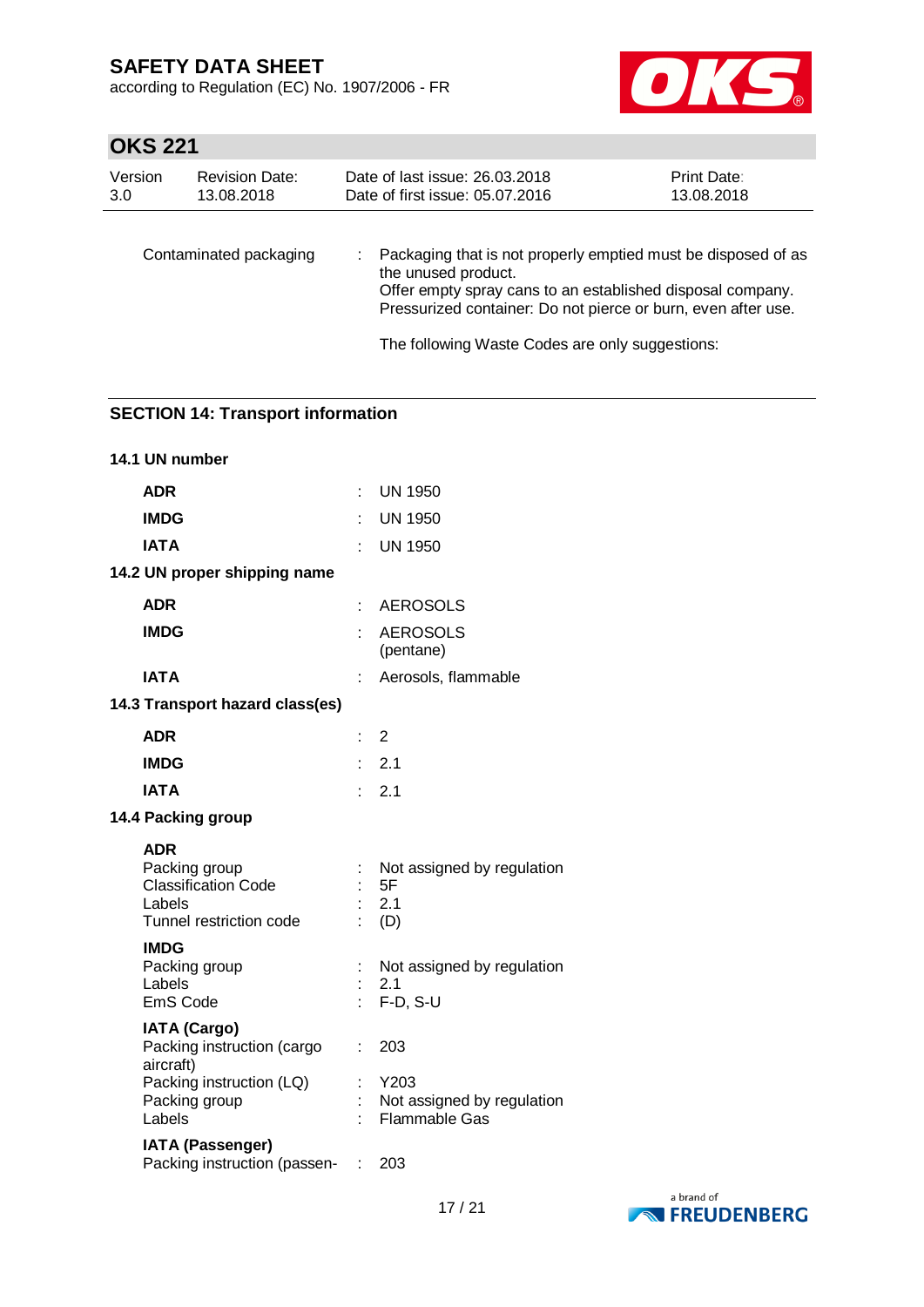according to Regulation (EC) No. 1907/2006 - FR



## **OKS 221**

| Version<br>3.0                                                       |                                                                         | <b>Revision Date:</b><br>13.08.2018                  |                                                         | Date of last issue: 26,03,2018<br>Date of first issue: 05.07.2016 | Print Date:<br>13.08.2018 |
|----------------------------------------------------------------------|-------------------------------------------------------------------------|------------------------------------------------------|---------------------------------------------------------|-------------------------------------------------------------------|---------------------------|
| ger aircraft)<br>Packing instruction (LQ)<br>Packing group<br>Labels |                                                                         |                                                      | $:$ Y203<br>Not assigned by regulation<br>Flammable Gas |                                                                   |                           |
|                                                                      |                                                                         | <b>14.5 Environmental hazards</b>                    |                                                         |                                                                   |                           |
|                                                                      | <b>ADR</b>                                                              | Environmentally hazardous                            | ÷.                                                      | yes                                                               |                           |
|                                                                      | <b>IMDG</b>                                                             | Marine pollutant                                     |                                                         | yes                                                               |                           |
|                                                                      |                                                                         | <b>IATA (Passenger)</b><br>Environmentally hazardous |                                                         | no                                                                |                           |
|                                                                      | <b>IATA (Cargo)</b>                                                     | Environmentally hazardous                            |                                                         | no                                                                |                           |
|                                                                      | 14.6 Special precautions for user                                       |                                                      |                                                         |                                                                   |                           |
| No special precautions required.                                     |                                                                         |                                                      |                                                         |                                                                   |                           |
|                                                                      | 14.7 Transport in bulk according to Annex II of Marpol and the IBC Code |                                                      |                                                         |                                                                   |                           |
|                                                                      | Remarks                                                                 |                                                      |                                                         | Not applicable for product as supplied.                           |                           |

### **SECTION 15: Regulatory information**

### **15.1 Safety, health and environmental regulations/legislation specific for the substance or mixture**

| REACH - Candidate List of Substances of Very High<br>Concern for Authorisation (Article 59).                                                         |    | This product does not contain sub-<br>stances of very high concern (Regu-<br>lation (EC) No 1907/2006 (REACH),<br>Article 57). |
|------------------------------------------------------------------------------------------------------------------------------------------------------|----|--------------------------------------------------------------------------------------------------------------------------------|
| REACH - List of substances subject to authorisation<br>(Annex XIV)                                                                                   |    | Not applicable                                                                                                                 |
| Regulation (EC) No 1005/2009 on substances that dep-<br>lete the ozone layer                                                                         | ÷  | Not applicable                                                                                                                 |
| Regulation (EC) No 850/2004 on persistent organic pol-<br>lutants                                                                                    | ÷  | Not applicable                                                                                                                 |
| Regulation (EC) No 649/2012 of the European Parlia-<br>ment and the Council concerning the export and import<br>of dangerous chemicals               | ÷. | Not applicable                                                                                                                 |
| REACH - Restrictions on the manufacture, placing on<br>the market and use of certain dangerous substances,<br>preparations and articles (Annex XVII) | ÷. | Not applicable                                                                                                                 |

Seveso III: Directive 2012/18/EU of the European Parliament and of the Council on the control of major-accident hazards involving dangerous substances.

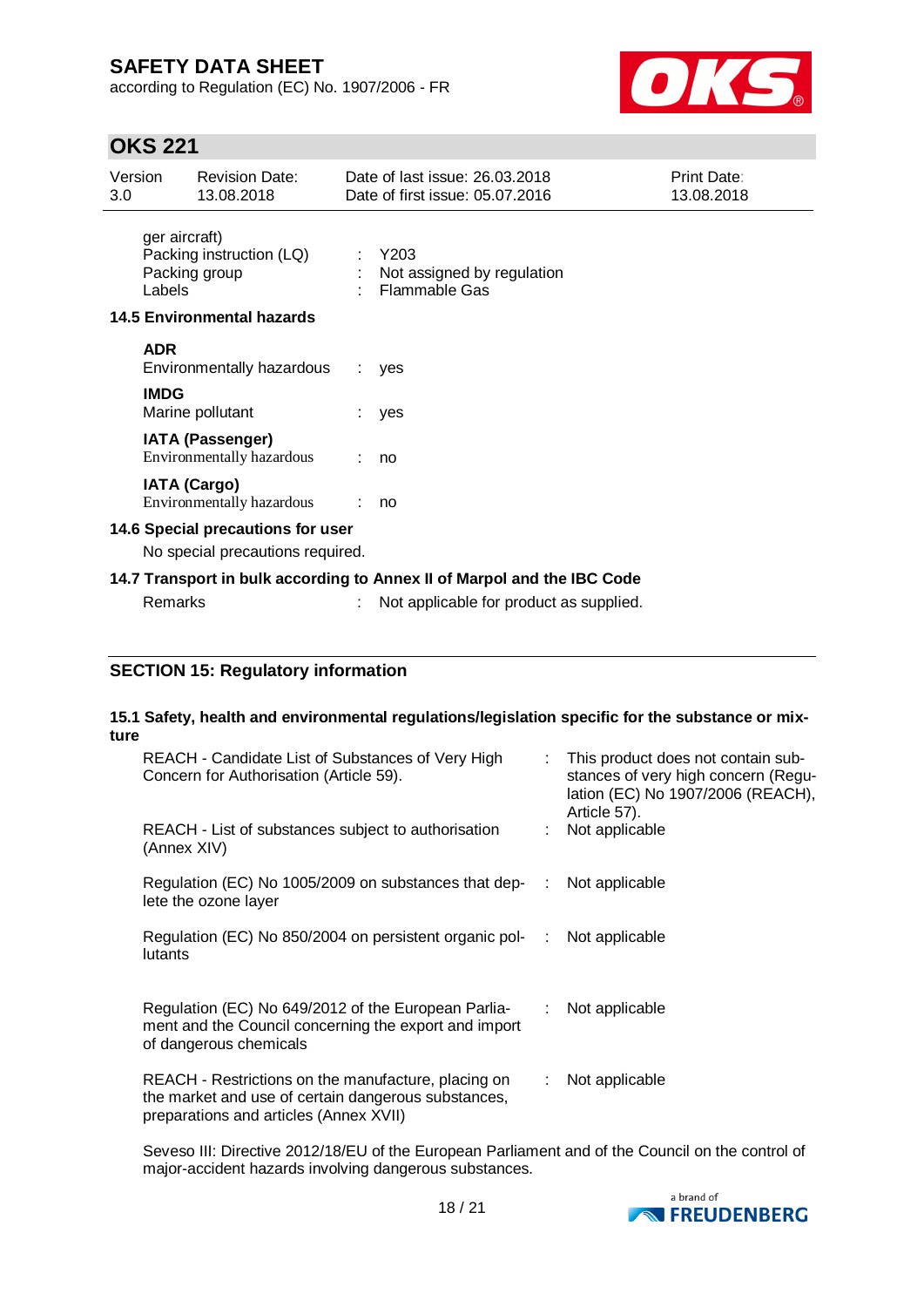according to Regulation (EC) No. 1907/2006 - FR



# **OKS 221**

| Version<br>3.0  | <b>Revision Date:</b><br>13.08.2018                                                            |   | Date of last issue: 26.03.2018<br>Date of first issue: 05.07.2016                                                                                                                                                                                                                                                                                                                                                              |                    | Print Date:<br>13.08.2018 |
|-----------------|------------------------------------------------------------------------------------------------|---|--------------------------------------------------------------------------------------------------------------------------------------------------------------------------------------------------------------------------------------------------------------------------------------------------------------------------------------------------------------------------------------------------------------------------------|--------------------|---------------------------|
| P <sub>3a</sub> |                                                                                                |   | <b>FLAMMABLE AEROSOLS</b>                                                                                                                                                                                                                                                                                                                                                                                                      | Quantity 1<br>150t | Quantity 2<br>500 t       |
| E2              |                                                                                                |   | <b>ENVIRONMENTAL</b><br><b>HAZARDS</b>                                                                                                                                                                                                                                                                                                                                                                                         | 200 <sub>t</sub>   | 500 t                     |
| E <sub>2</sub>  |                                                                                                |   |                                                                                                                                                                                                                                                                                                                                                                                                                                |                    |                           |
| P <sub>2</sub>  |                                                                                                |   |                                                                                                                                                                                                                                                                                                                                                                                                                                |                    |                           |
| 34              |                                                                                                |   | Petroleum products: (a)<br>gasolines and naphthas,<br>(b) kerosenes (including jet<br>fuels), (c) gas oils (includ-<br>ing diesel fuels, home<br>heating oils and gas oil<br>blending streams), (d)<br>heavy fuel oils (e) alterna-<br>tive fuels serving the same<br>purposes and with similar<br>properties as regards<br>flammability and environ-<br>mental hazards as the<br>products referred to in<br>points (a) to (d) | 2.500 t            | 25.000 t                  |
|                 | Occupational Illnesses (R-<br>461-3, France)                                                   | ÷ | 84, 36, 25                                                                                                                                                                                                                                                                                                                                                                                                                     |                    |                           |
|                 | Installations classified for the<br>protection of the environment<br>(Environment Code R511-9) |   | 4320, 1421, 4511                                                                                                                                                                                                                                                                                                                                                                                                               |                    |                           |
|                 | Volatile organic compounds                                                                     |   | Directive 2010/75/EU of 24 November 2010 on industrial<br>emissions (integrated pollution prevention and control)<br>Volatile organic compounds (VOC) content: 68 %<br>Remarks: VOC content excluding water                                                                                                                                                                                                                    |                    |                           |

Other regulations:

Take note of Directive 94/33/EC on the protection of young people at work or stricter national regulations, where applicable.

### **15.2 Chemical safety assessment**

This information is not available.

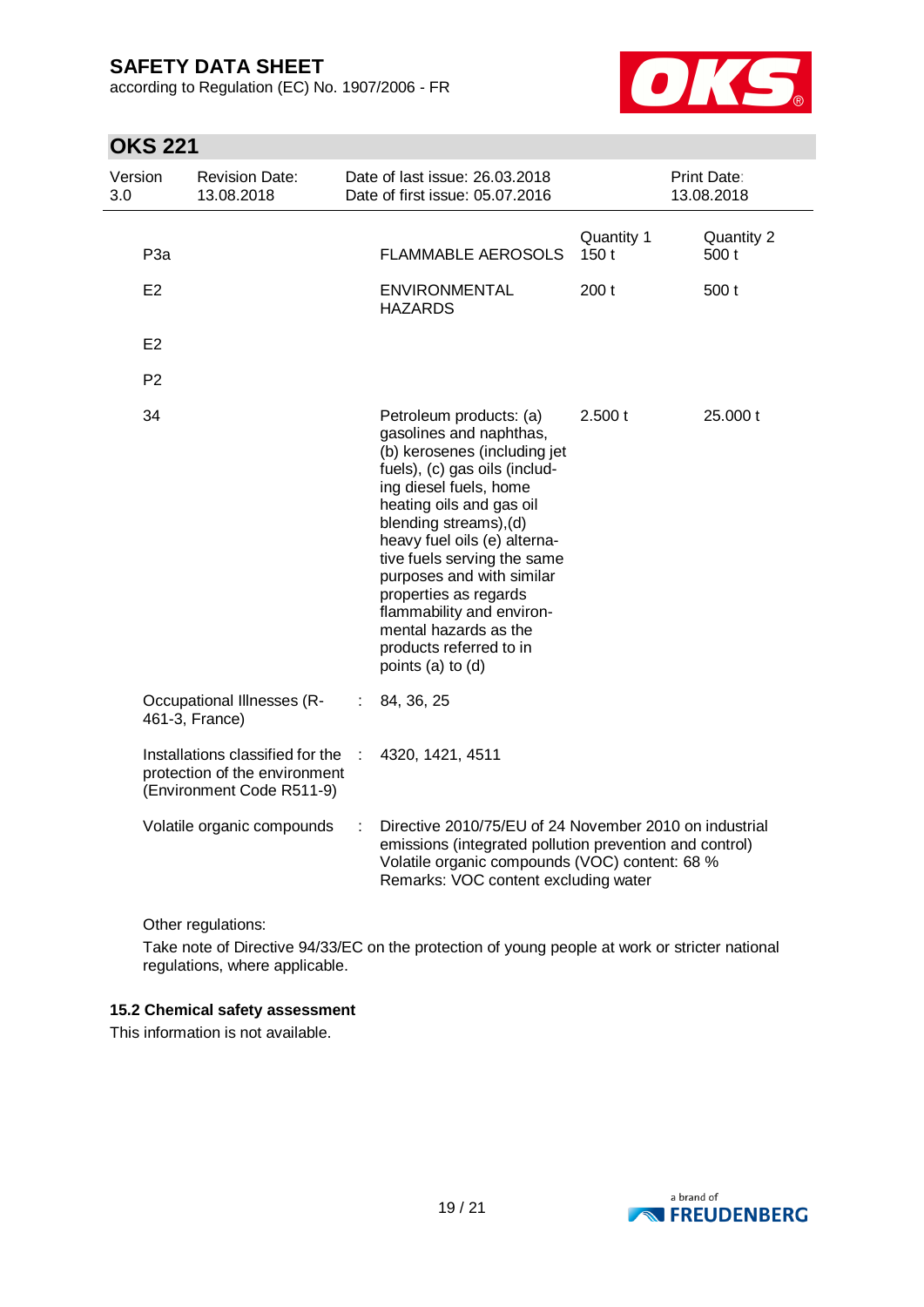according to Regulation (EC) No. 1907/2006 - FR



## **OKS 221**

| Version | <b>Revision Date:</b> | Date of last issue: 26.03.2018  | <b>Print Date:</b> |
|---------|-----------------------|---------------------------------|--------------------|
| 3.0     | 13.08.2018            | Date of first issue: 05.07.2016 | 13.08.2018         |

### **SECTION 16: Other information**

**Full text of H-Statements**

| H <sub>220</sub> | Extremely flammable gas.                              |
|------------------|-------------------------------------------------------|
| H <sub>225</sub> | Highly flammable liquid and vapour.                   |
| H <sub>280</sub> | : Contains gas under pressure; may explode if heated. |
| H <sub>304</sub> | May be fatal if swallowed and enters airways.         |
| H315             | Causes skin irritation.                               |
| H318             | : Causes serious eye damage.                          |
| H335             | May cause respiratory irritation.                     |
| H336             | May cause drowsiness or dizziness.                    |
| H411             | Toxic to aquatic life with long lasting effects.      |
|                  |                                                       |

**Full text of other abbreviations**

| Note C               | Some organic substances may be marketed either in a specif-<br>ic isomeric form or as a mixture of several isomers. In this<br>case the supplier must state on the label whether the sub-<br>stance is a specific isomer or a mixture of isomers.                                                                  |
|----------------------|--------------------------------------------------------------------------------------------------------------------------------------------------------------------------------------------------------------------------------------------------------------------------------------------------------------------|
| Note $U$ (table 3.1) | When put on the market gases have to be classified as "Gas-<br>es under pressure", in one of the groups compressed gas,<br>liquefied gas, refrigerated liquefied gas or dissolved gas. The<br>group depends on the physical state in which the gas is pack-<br>aged and therefore has to be assigned case by case. |

ADN - European Agreement concerning the International Carriage of Dangerous Goods by Inland Waterways; ADR - European Agreement concerning the International Carriage of Dangerous Goods by Road; AICS - Australian Inventory of Chemical Substances; ASTM - American Society for the Testing of Materials; bw - Body weight; CLP - Classification Labelling Packaging Regulation; Regulation (EC) No 1272/2008; CMR - Carcinogen, Mutagen or Reproductive Toxicant; DIN - Standard of the German Institute for Standardisation; DSL - Domestic Substances List (Canada); ECHA - European Chemicals Agency; EC-Number - European Community number; ECx - Concentration associated with x% response; ELx - Loading rate associated with x% response; EmS - Emergency Schedule; ENCS - Existing and New Chemical Substances (Japan); ErCx - Concentration associated with x% growth rate response; GHS - Globally Harmonized System; GLP - Good Laboratory Practice; IARC - International Agency for Research on Cancer; IATA - International Air Transport Association; IBC - International Code for the Construction and Equipment of Ships carrying Dangerous Chemicals in Bulk; IC50 - Half maximal inhibitory concentration; ICAO - International Civil Aviation Organization; IECSC - Inventory of Existing Chemical Substances in China; IMDG - International Maritime Dangerous Goods; IMO - International Maritime Organization; ISHL - Industrial Safety and Health Law (Japan); ISO - International Organisation for Standardization; KECI - Korea Existing Chemicals Inventory; LC50 - Lethal Concentration to 50 % of a test population; LD50 - Lethal Dose to 50% of a test population (Median Lethal Dose); MARPOL - International Convention for the Prevention of Pollution from Ships; n.o.s. - Not Otherwise Specified; NO(A)EC - No Observed (Adverse) Effect Concentration; NO(A)EL - No Observed (Adverse) Effect Level; NOELR - No Observable Effect Loading Rate; NZIoC - New Zealand Inventory of Chemicals; OECD - Organization for Economic Co-operation and Develop-